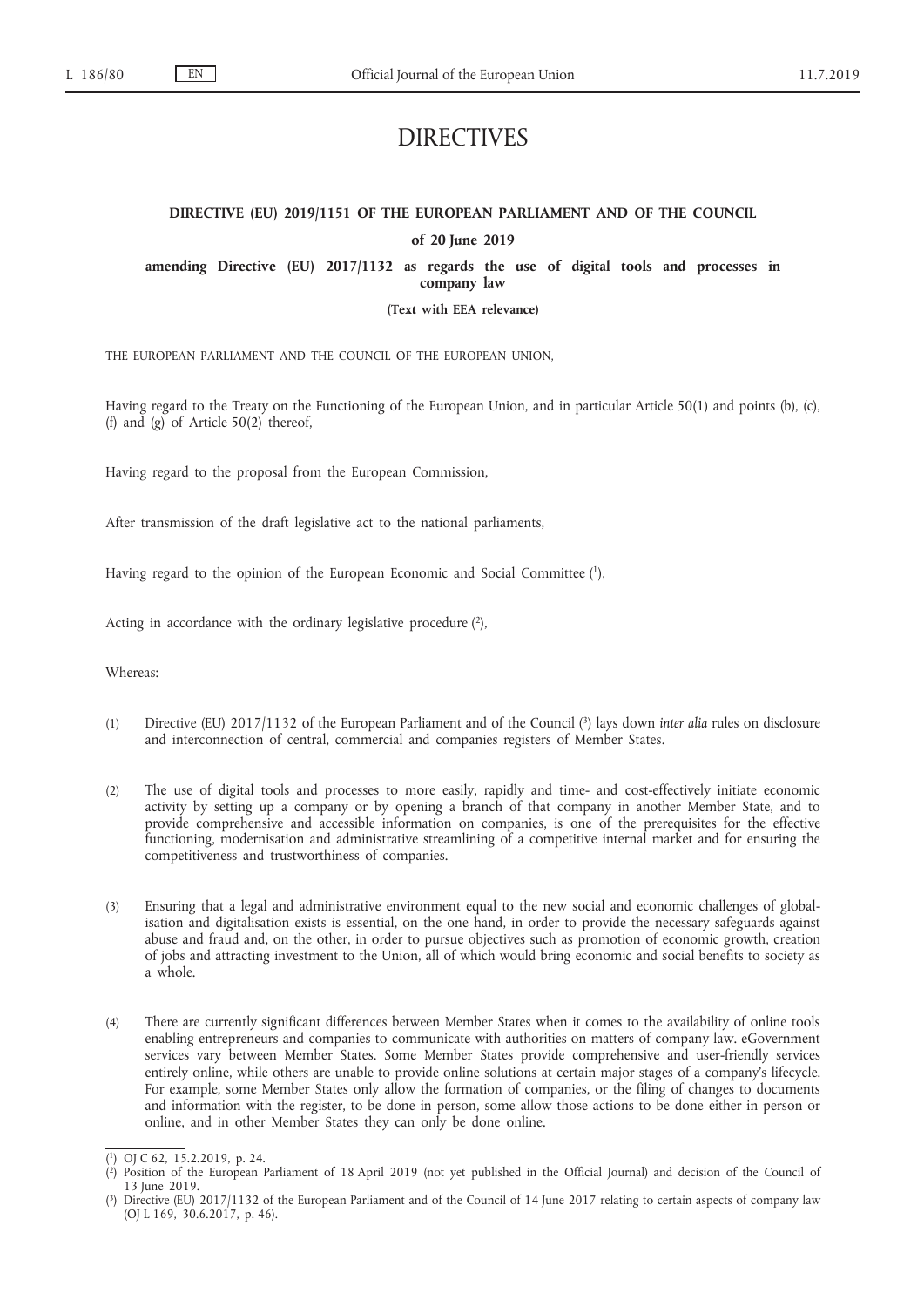(5) Furthermore, regarding access to company information, Union law stipulates that a minimum set of data always has to be provided free of charge. However, the scope of such information remains limited. Access to such information varies, with more information being made available free of charge in some Member States than in others, thus causing an imbalance in the Union.

(6) The Commission, in its Communication 'A Digital Single Market Strategy for Europe' and in its Communication 'EU e-Government Action Plan 2016-2020: Accelerating the digital transformation of government', stressed the role of public administrations in helping businesses to easily start their activities, operate online and expand across borders. The EU e-Government Action Plan specifically recognised the importance of improving the use of digital tools when complying with company law-related requirements. Furthermore, in the 'Tallinn declaration on eGovernment' of 6 October 2017, Member States made a strong call to step up efforts for the provision of efficient, user-centric electronic procedures in the Union.

- (7) In June 2017, the interconnection of Member States' central, commercial and companies registers became operational thereby greatly facilitating cross-border access to company information in the Union and allowing registers in Member States to communicate with each other electronically in relation to certain cross-border operations which affect companies.
- (8) In order to facilitate the formation of companies and the registration of branches and to reduce the costs, time and administrative burdens associated with those processes, in particular by micro, small and medium-sized enterprises ('SMEs') as defined in Commission Recommendation 2003/361/EC (4), procedures should be put in place to enable the formation of companies and registration of branches to be completed fully online. This Directive should not oblige companies to use such procedures. Member States should, however, be able to decide to make some or all online procedures mandatory. The current costs and burdens associated with formation and registration procedures derive not only from administrative fees charged for forming a company or registering a branch, but also from other requirements which make the overall process longer to complete, in particular when the physical presence of the applicant is required. In addition, information on such procedures should be made available online and free of charge.
- (9) Regulation (EU) 2018/1724 of the European Parliament and of the Council (5), which establishes the Single Digital Gateway, provides for general rules for online provision of information, procedures and assistance services relevant for the functioning of the internal market. This Directive establishes specific rules relating to the online formation of limited liability companies, registration of branches, and filing of documents and information by companies and branches ('online procedures'), which are not covered by that Regulation. In particular, Member States should provide specific information about online procedures provided for in this Directive and models of instruments of constitution ('templates') on the websites accessible by means of the Single Digital Gateway.
- (10) Enabling the formation of companies, registration of branches and filing of documents and information to be done fully online would allow companies to use digital tools in their contacts with competent authorities of Member States. In order to enhance trust, Member States should ensure that secure electronic identification and the use of trust services is possible for national as well as cross-border users in accordance with Regulation (EU) No 910/2014 of the European Parliament and of the Council <sup>(6)</sup>. Furthermore, in order to enable cross-border electronic identification, Member States should set up electronic identification schemes which provide for authorised electronic identification means. Such national schemes would be used as a basis for the recognition of electronic identification means issued in another Member State. In order to ensure that there is a high level of trust in cross-border situations, only electronic identification means which comply with Article 6 of Regulation (EU) No 910/2014 should be recognised. In any event, this Directive should only oblige Member States to enable online formation of companies, registration of branches and online filing of documents and information by applicants who are Union citizens, through the recognition of their electronic identification means. Member States should decide on the way in which the identification means that they recognise, including those not falling under Regulation (EU) No 910/2014, are made publicly available.

<sup>(</sup> 4) Commission Recommendation 2003/361/EC of 6 May 2003 concerning the definition of micro, small and medium-sized enterprises (OJ L 124, 20.5.2003, p. 36).

<sup>(</sup> 5) Regulation (EU) 2018/1724 of the European Parliament and of the Council of 2 October 2018 establishing a single digital gateway to provide access to information, to procedures and to assistance and problem-solving services and amending Regulation (EU) No 1024/2012 (OJ L 295, 21.11.2018, p. 1).

<sup>(</sup> 6) Regulation (EU) No 910/2014 of the European Parliament and of the Council of 23 July 2014 on electronic identification and trust services for electronic transactions in the internal market and repealing Directive 1999/93/EC (OJ L 257, 28.8.2014, p. 73).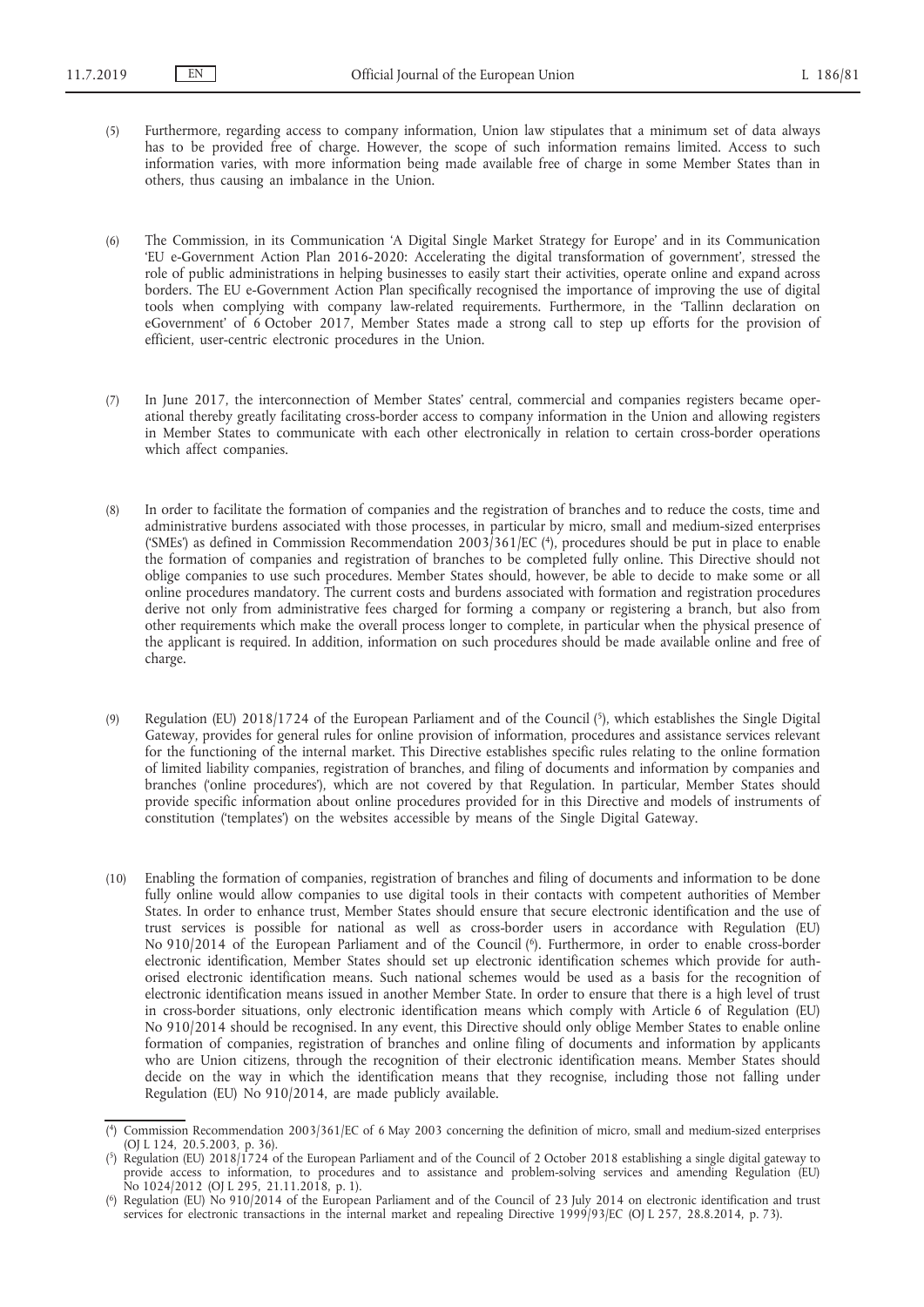- (11) Member States should remain free to decide which person or persons are to be considered under national law as applicants with regard to online procedures, provided that that does not limit the scope and the objective of this Directive.
- (12) In order to facilitate online procedures for companies, Member States' registers should ensure that the rules on fees applicable to the online procedures provided for in this Directive are transparent and applied in a non-discriminatory manner. However, the requirement of transparency of rules on fees should be without prejudice to contractual freedom, where applicable, between applicants and persons who assist them in any part of the online procedures, including the freedom to negotiate an appropriate price for such services.
- (13) Fees charged by the registers for online procedures should be calculated on the basis of the costs of the services in question. Such fees could also cover, *inter alia*, the costs of minor services performed without charge. In calculating their amount, Member States should be entitled to take account of all the costs related to carrying out the online procedures, including the proportion of the overheads which can be attributed thereto. Furthermore, Member States should be allowed to impose flat-rate charges and fix the amount of such charges for an indefinite period, provided that they check at regular intervals that such charges continue not to exceed the average cost of the services in question. Any fees for online procedures charged by the register in the Member States should not exceed the recovery cost of providing such services. Moreover, where the completion of the procedure requires a payment, it should be possible that the payment can be made by means of widely available cross-border payment services, such as credit cards and bank transfers.
- (14) Member States should assist persons seeking to form a company or register a branch by providing certain information through the Single Digital Gateway and, where applicable, on the e-Justice Portal, in a concise and user-friendly way, concerning the procedures and requirements on the formation of limited liability companies, registration of branches and filing of documents and information, rules relating to the disqualification of directors and an outline of the powers and responsibilities of the administrative, management and supervisory bodies of companies.
- (15) It should be possible to form companies fully online. However, Member States should be allowed to limit online formation to certain types of limited liability companies, as specified in this Directive, due to the complexity of the formation of other types of companies in national law. In any event, Member States should lay down detailed rules for online formation. It should be possible to carry out online formation with the submission of documents or information in electronic form, without prejudice to Member States' material and procedural requirements, including those relating to legal procedures for drawing up instruments of constitution, and to the authenticity, accuracy, reliability, trustworthiness and appropriate legal form of documents or information that are submitted. However, those material and procedural requirements should not make online procedures, in particular those for the online formation of a company and online registration of a branch, impossible. Where obtaining electronic copies of documents satisfying the requirements of Member States is not technically possible, by way of exception, the documents in paper form could be required.
- (16) Where all formalities required for the online formation of a company are complied with, including the requirement for all documents and information to be correctly provided by the company, the online formation before any authorities or any persons or bodies mandated under national law to deal with any aspect of online procedures, should be fast. However, in cases where there are doubts about the fulfilment of necessary formalities, including concerning the identity of an applicant, the legality of the name of the company, the disqualification of a director or the compliance of any other information or document with legal requirements, or in cases of suspicion of fraud or abuse, the online formation might take longer and the deadline for the authorities should not commence until such formalities are complied with. In any event, where it is not possible to complete the procedure within the deadlines, Member States should ensure that the applicant is notified of the reasons for any delay.
- (17) In order to ensure the timely online formation of a company or online registration of a branch, Member States should not make that formation or registration conditional on obtaining any licence or authorisation before that formation or registration can be completed, unless national law so provides for the purpose of ensuring that there is a proper oversight of certain activities. After formation or registration, national law should govern the situations in which companies or branches are not allowed to carry out certain activities without obtaining a licence or authorisation.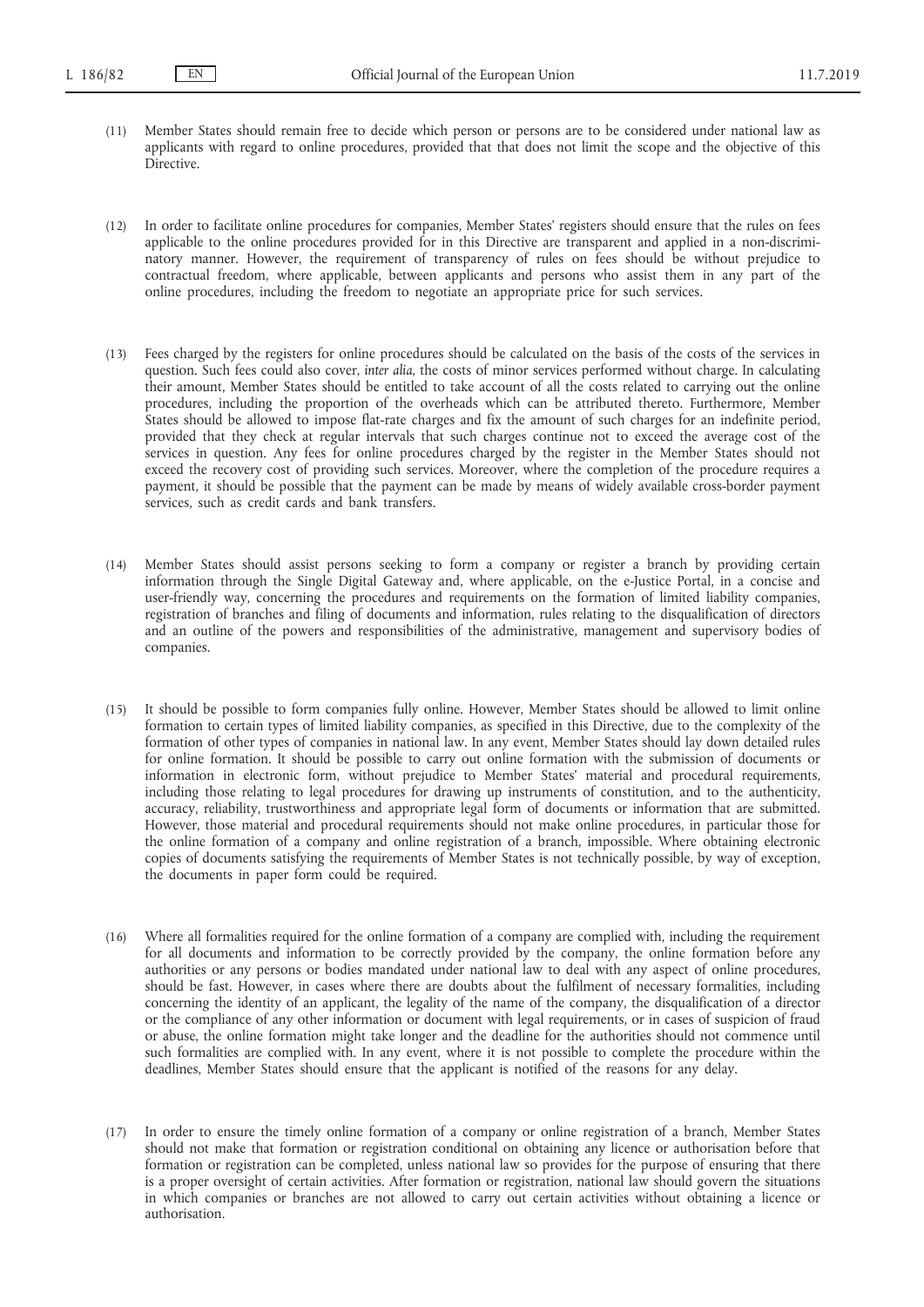- (18) In order to assist businesses, in particular, SMEs in setting-up, it should be possible to form a private limited liability company with the use of templates, which should be available online. Member States should ensure that such templates can be used for online formations, and should remain free to determine what their legal value is. Such templates could contain a pre-defined set of options in accordance with national law. The applicants should be able to choose between using templates or forming a company with bespoke instruments of constitution, and Member States should have the option of providing templates also for other types of companies.
- (19) In order to respect Member States' existing traditions regarding company law, it is important to allow flexibility as regards the manner in which they provide a fully online system for formation of companies, registration of branches and filing of documents and information, including in relation to the role of notaries or lawyers in any part of such online procedures. Matters concerning online procedures which are not regulated in this Directive should continue to be governed by national law.
- (20) Furthermore, in order to tackle fraud and company hijacking and to provide safeguards for the reliability and trustworthiness of documents and information contained within national registers, provisions concerning online procedures provided for in this Directive should also include controls on the identity and legal capacity of persons seeking to form a company or register a branch or to file documents or information. Those controls could be a part of the legality check required by some Member States. The means and methods for carrying out those controls should be left to Member States to develop and adopt. To that effect, Member States should be able to require the involvement of notaries or lawyers in any part of the online procedures. However, such involvement should not prevent the completion of the procedure in its entirety online.
- (21) Where justified by reason of the public interest in preventing identity misuse or alteration, or in ensuring that the rules on legal capacity and on applicants' authority to represent a company are complied with, Member States should be allowed to take measures, in accordance with national law, which could require the physical presence of the applicant before any authority or person or body mandated under national law to deal with any aspect of online procedures, of the Member State in which the company is to be formed or a branch is to be registered. However, such physical presence should not be required systematically, but only on a case-by-case basis where there are reasons to suspect identity falsification or non-compliance with the rules on legal capacity and on applicants' authority to represent a company. Such suspicion should be based on information available to the authorities or persons or bodies mandated under national law to perform such kinds of controls. In the event that physical presence is required, Member States should ensure that any other steps of the procedure can be completed online. The concept of legal capacity should be understood to include the capacity to act.
- (22) Member States should be allowed also to enable their competent authorities, persons or bodies to verify, by complementary electronic controls of identity, legal capacity and legality, whether all the conditions required for the formation of companies are met. Such controls could include, *inter alia*, video-conferences or other online means that provide a real-time audio-visual connection.
- (23) In order to ensure that all persons interacting with companies are protected, Member States should be able to prevent fraudulent or other abusive behaviour by refusing the appointment of a person as a director of a company, taking into account not only the former conduct of that person in their own territory, but, where so provided under national law, also information provided by other Member States. Member States should, therefore, be allowed to request information from other Member States. The reply could either consist of information on a disqualification in force or other information which is relevant for disqualification in the Member State that received the request. Such requests for information should be possible by means of the system of interconnection of registers. In that regard, Member States should be free to choose how to best collect this information, such as by gathering the relevant information from any registers or other places where it is stored in accordance with their national law or by creating dedicated registers or dedicated sections in business registers. Where further information, such as on the period and grounds of disqualification, is needed, Member States should be allowed to provide it through all available systems of exchange of information, in accordance with national law. However, this Directive should not create an obligation to request such information in every case. Moreover, being allowed to take into account information on disqualification in another Member State should not oblige Member States to recognise disqualifications in force in other Member States.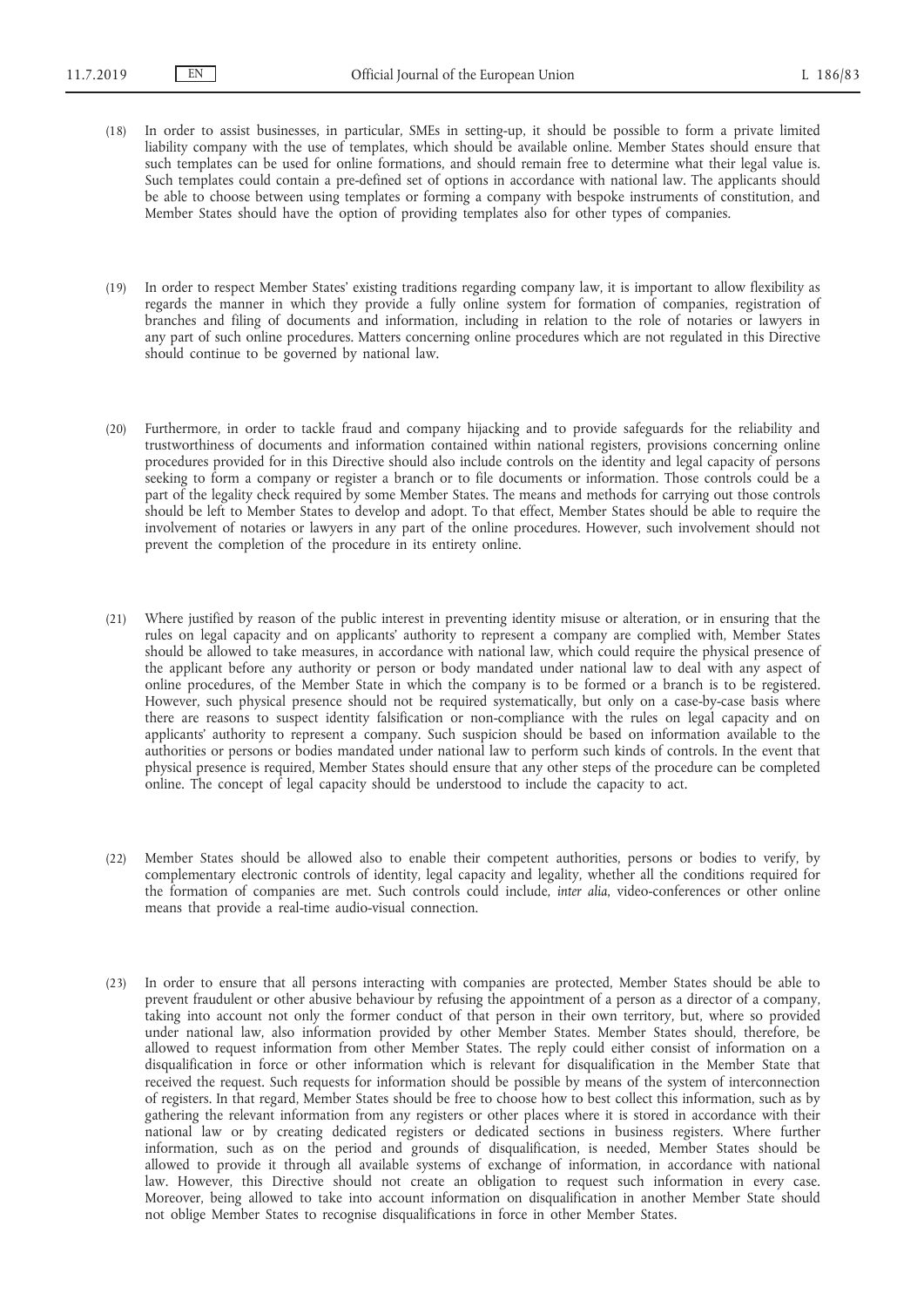- (24) To ensure that all persons interacting with companies or branches are protected and that fraudulent or other abusive behaviour is prevented, it is important that competent authorities in Member States are able to verify whether the person to be appointed as a director is not prohibited from performing the duties of a director. To that end, competent authorities should also know whether the given person is recorded in any of the registers relevant for disqualification of directors in other Member States by means of the system of interconnection of business registers. The registers, the authorities or persons or bodies mandated under national law to deal with any aspect of online procedures should not store such personal data longer than is necessary to assess the eligibility of the person to be appointed as a director. However, such entities might need to store such information for a longer period of time for the purpose of a possible review of a negative decision. In any case, the retention period should not exceed the period laid down in national rules for retention of any personal data related to the formation of a company or the registration of a branch or related filing of documents and information.
- (25) The obligations provided for in this Directive relating to the online formation of companies and registration of branches should be without prejudice to any other, non-company law related, formalities that a company has to fulfil to start activity in accordance with Union and national law.
- (26) As with online formation of companies and registration of branches, in order to reduce the costs and burdens on companies, it should also be possible throughout the companies' lifecycle to submit documents and information fully online to national registers. At the same time, Member States should be free to allow documents and information to be filed by other means, including paper means. In addition, the disclosure of company information should be effected once that information is made publicly available in those national registers, since they are now interconnected and provide a comprehensive point of reference for users. In order to avoid disruption to existing means of disclosure, Member States should have the choice also of publishing either all or some company information in a national gazette, whilst at the same time ensuring that the information is sent electronically by the register to that national gazette. This Directive should not affect national rules relating to the legal value of the register and the role of a national gazette.
- (27) In order to facilitate the way in which the information stored by national registers can be searched for and exchanged with other systems, Member States should ensure that after the relevant transposition period has expired, all documents and information provided to any authority or person or body mandated under national law to deal with any aspect of the online procedures, as part of the online procedures provided for in this Directive, can be stored by the registers in a machine-readable and searchable format or as structured data. That means that the file format should be structured in such a way that software applications can easily identify, recognise and extract specific data and their internal structure. The requirement to ensure that the format of documents and information is searchable should not encompass scanned signatures or other data which are not suitable for machine-readability. As this could require changes to the existing information systems of Member States, there should be a longer transposition period for this requirement.
- (28) In order to cut costs and reduce administrative burden and the length of procedures for companies, Member States should apply the 'once-only' principle in the area of company law, which is established in the Union, as evidenced, *inter alia*, by Regulation (EU) 2018/1724, the European Commission eGovernment Action Plan or the Tallinn Declaration on eGovernment. Applying the once-only principle entails that companies are not asked to submit the same information to public authorities more than once. For example, companies should not have to submit the same information both to the national register and to the national gazette. Instead, the register should provide the information already submitted directly to the national gazette. Similarly, where a company is formed in one Member State and wants to register a branch in another Member State, it should be possible for the company to make use of the documents or information previously submitted to a register. Furthermore, where a company is formed in one Member State but has a branch in another Member State, it should be possible for the company to submit certain changes to their company information only to the register where the company is registered, without the need to submit the same information to the register where the branch is registered. Instead, information such as a change of company name or change of registered office of the company should be exchanged electronically, between the register where the company is registered and the register where the branch is registered using the system of interconnection of registers.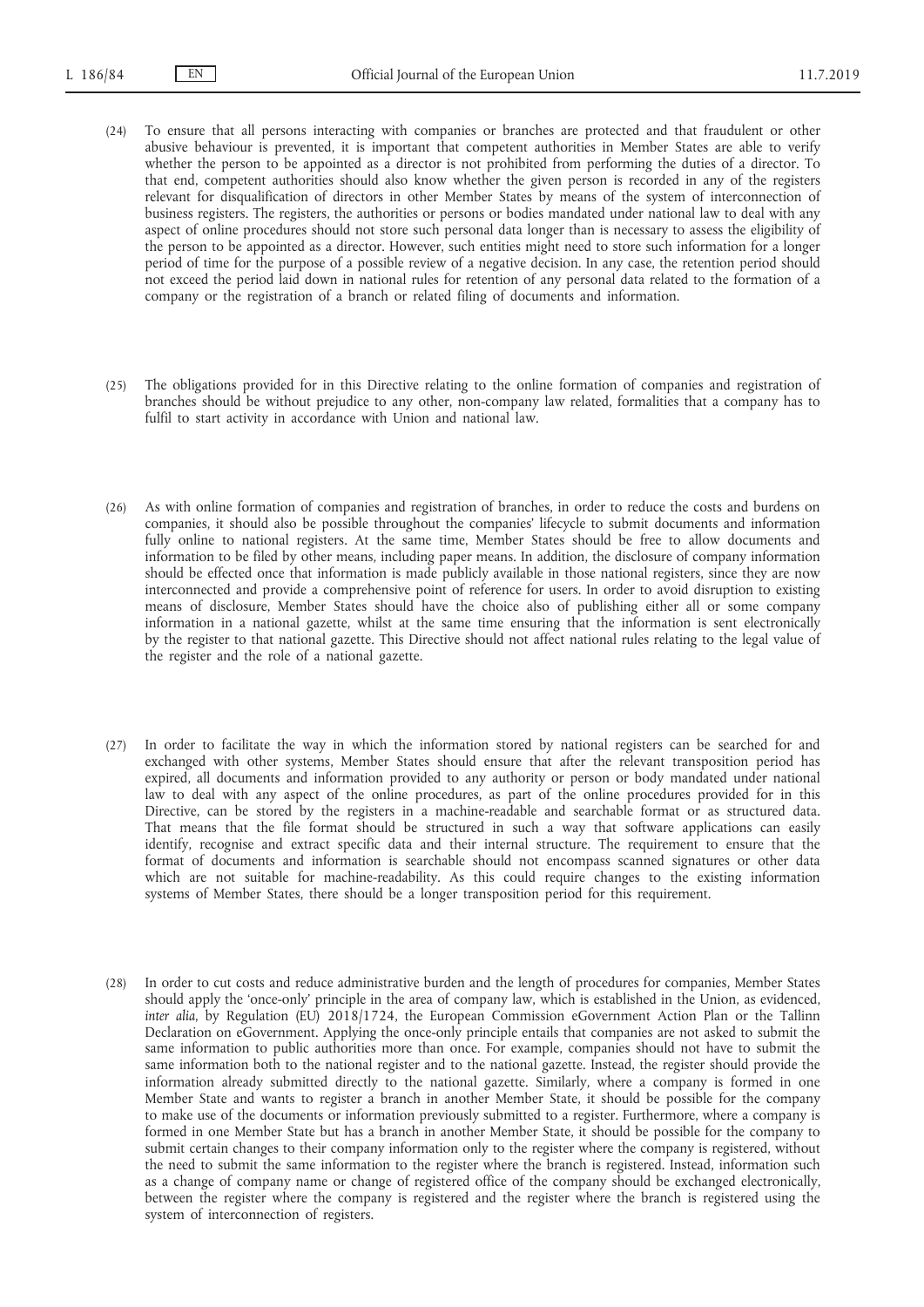- (29) In order to ensure that consistent and up-to-date information is available about companies in the Union and to further increase transparency, it should be possible to use the interconnection of registers to exchange information about any type of company registered in the Member States' registers in accordance with national law. Member States should have the option of making electronic copies of the documents and information of those other types of companies available also through that system of interconnection of registers.
- (30) In the interest of transparency and protection of the interests of workers, creditors and minority shareholders, and to promote trust in business transactions, including those with a cross-border nature within the internal market, it is important that investors, stakeholders, business partners and authorities can easily access company information. To improve the accessibility of that information, more information should be available free of charge in all Member States. Such information should include the status of a company and information on its branches in other Member States, as well as information concerning the persons who, either as a body or as members of any such body, are authorised to represent the company. Furthermore, the price of obtaining a copy of all or part of the documents and information disclosed by the company, whether by paper or electronic means, should not exceed the administrative cost thereof, including the costs of development and maintenance of registers, provided that the price is not disproportionate with regard to the information sought.
- (31) It is currently possible for Member States to establish optional access points in relation to the system of interconnection of registers. However, it is not possible for the Commission to connect other stakeholders to the system of interconnection of registers. In order for other stakeholders to benefit from the interconnection of registers and ensure that their systems retain accurate, up-to-date and reliable information on companies, the Commission should be authorised to establish additional access points. Such access points should refer to systems developed and operated by the Commission or other Union institutions, bodies, offices or agencies in order to perform their administrative functions or to comply with provisions of Union law.
- (32) In order to help companies established in the internal market to expand their business activities cross-border more easily, it should be possible for them to open and register branches in another Member State online. Member States should, therefore, make possible, in a similar manner to companies, the online registration of branches and the online filing of documents and information, thereby helping to cut costs, while reducing the administrative burden and the length of time taken by formalities relating to cross-border expansion.
- (33) When registering a branch of a company registered in another Member State, Member States should also be able to verify certain information about the company through the system of interconnection of registers. Furthermore, where a branch is closed in one Member State, the register of that Member State should inform the Member State where the company is registered of such closure through the system of interconnection of registers and both registers should record this information.
- (34) To ensure consistency with Union and national law, it is necessary to delete the provision relating to the Contact Committee which has ceased to exist, and to update the types of companies set out in Annexes I and II to Directive (EU) 2017/1132.
- (35) In order to accommodate future changes in the laws of Member States and to Union legislation concerning company types, the power to adopt acts in accordance with Article 290 of the Treaty on the Functioning of the European Union should be delegated to the Commission to update the list of the types of companies contained in Annexes I, II and IIA to Directive (EU) 2017/1132. It is of particular importance that the Commission carry out appropriate consultations during its preparatory work, including at expert level, and that those consultations be conducted in accordance with the principles laid down in the Interinstitutional Agreement of 13 April 2016 on Better Law-Making (7). In particular, to ensure equal participation in the preparation of delegated acts, the European Parliament and the Council receive all documents at the same time as Member States' experts, and their experts systematically have access to meetings of Commission expert groups dealing with the preparation of delegated acts.
- (36) The provisions of this Directive, including the obligations for registration of companies, do not affect national law relating to tax measures of Member States, or their territorial and administrative subdivisions.

<sup>(</sup> 7) OJ L 123, 12.5.2016, p. 1.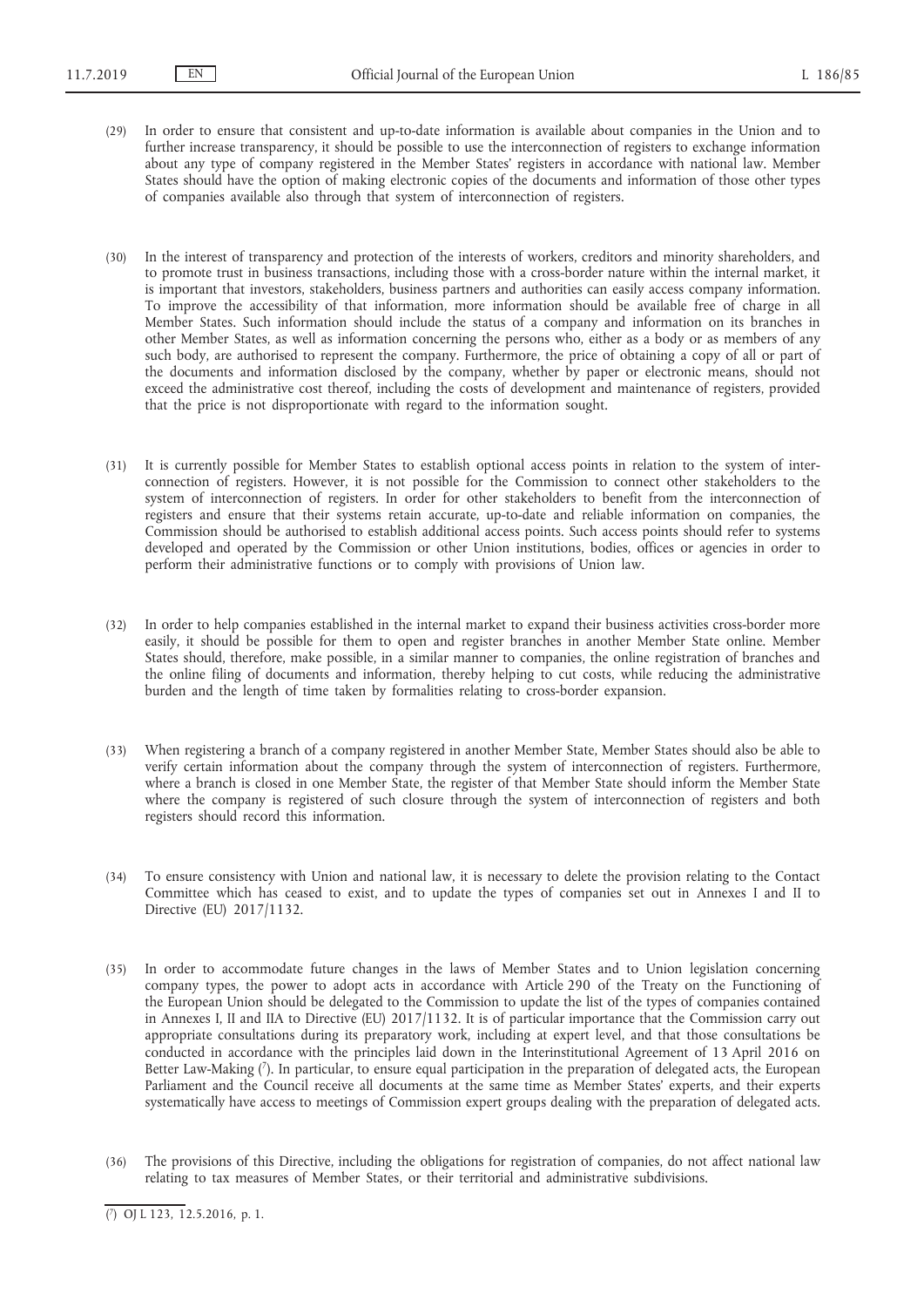- (37) The power of Member States to reject applications for the formation of companies and registration of branches in the event of fraud or abuse, and Member States' investigation and enforcement actions, including by the police or other competent authorities, should not be affected by this Directive. Other obligations under Union and national law, including those arising from anti-money laundering, counter terrorist financing and beneficial ownership rules, should also remain unaffected. This Directive does not affect the provisions of Directive (EU) 2015/849 of the European Parliament and of the Council (8) addressing risks of money laundering and terrorist financing, in particular the obligations related to carrying out the appropriate customer due diligence measures on a risksensitive basis and to identifying and registering the beneficial owner of any newly created entity in the Member State of its incorporation.
- (38) This Directive should be applied in compliance with Union data protection law and the protection of privacy and personal data as enshrined in Articles 7 and 8 of the Charter of Fundamental Rights of the European Union. Any processing of the personal data of natural persons under this Directive is to be undertaken in accordance with Regulation (EU) 2016/679 of the European Parliament and of the Council (9).
- (39) The European Data Protection Supervisor was consulted in accordance with Article 28(2) of Regulation (EC) No 45/2001 of the European Parliament and of the Council (10) and delivered an opinion on 26 July 2018.
- (40) Since the objective of this Directive, namely, to provide more digital solutions for companies in the internal market, cannot be sufficiently achieved by the Member States, but can rather, by reason of their scale and effects, be better achieved at Union level, the Union may adopt measures, in accordance with the principle of subsidiarity as set out in Article 5 of the Treaty on European Union. In accordance with the principle of proportionality, as set out in that Article, this Directive does not go beyond what is necessary to achieve that objective.
- (41) In accordance with the Joint Political Declaration of 28 September 2011 of Member States and the Commission on explanatory documents (11), Member States have undertaken to accompany, in justified cases, the notification of their transposition measures with one or more documents explaining the relationship between the components of a directive and the corresponding parts of national transposition instruments. With regard to this Directive, the legislator considers the transmission of such documents to be justified.
- (42) Given the complexity of the changes required to be made to national systems in order to comply with the provisions of this Directive, and the substantial differences currently existing among Member States with regard to the use of digital tools and processes in the area of company law, it is appropriate to provide that Member States that encounter particular difficulties in transposing certain provisions of this Directive can notify the Commission of their need to benefit from an extension of up to one year of the relevant implementation period. Member States should state their objective reasons for applying for such an extension.
- (43) The Commission should carry out an evaluation of this Directive. Pursuant to paragraph 22 of the Interinstitutional Agreement of 13 April 2016 on Better Law-Making, that evaluation should be based on the five criteria of efficiency, effectiveness, relevance, coherence and value added and should provide the basis for impact assessments of possible further measures. Member States should help to carry out that evaluation by providing to the Commission the data that are available to them on how online formation of companies is working in practice, for example data on the number of online formations, the number of cases in which templates were used, or where physical presence was required and the average duration and costs of online formations.

<sup>(</sup> 8) Directive (EU) 2015/849 of the European Parliament and of the Council of 20 May 2015 on the prevention of the use of the financial system for the purposes of money laundering or terrorist financing, amending Regulation (EU) No 648/2012 of the European Parliament and of the Council, and repealing Directive 2005/60/EC of the European Parliament and of the Council and Commission Directive 2006/70/EC (OJ L 141, 5.6.2015, p. 73).

<sup>(</sup> 9) Regulation (EU) 2016/679 of the European Parliament and of the Council of 27 April 2016 on the protection of natural persons with regard to the processing of personal data and on the free movement of such data, and repealing Directive 95/46/EC (General Data Protection Regulation) (OJ L 119, 4.5.2016, p. 1).

<sup>(</sup> 10) Regulation (EC) No 45/2001 of the European Parliament and of the Council of 18 December 2000 on the protection of individuals with regard to the processing of personal data by the Community institutions and bodies and on the free movement of such data (OJ L 8, 12.1.2001, p. 1).

<sup>(</sup> 11) OJ C 369, 17.12.2011, p. 14.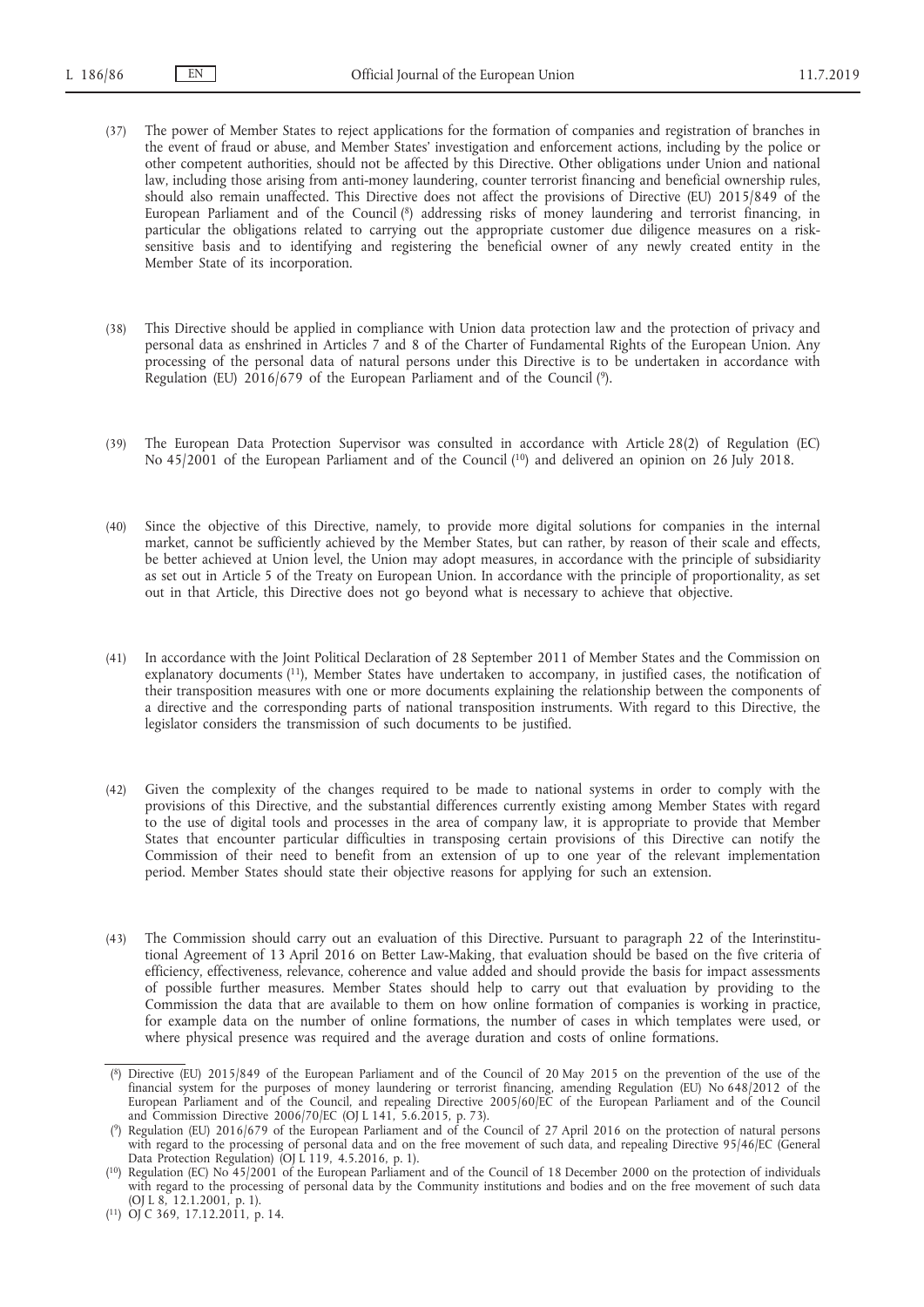- (44) Information should be collected in order to assess the performance of this Directive against the objective it pursues and in order to carry out an evaluation in accordance with paragraph 22 of the Interinstitutional Agreement of 13 April 2016 on Better Law-Making.
- (45) Directive (EU) 2017/1132 should therefore be amended accordingly,

HAVE ADOPTED THIS DIRECTIVE:

#### *Article 1*

#### **Amendments to Directive (EU) 2017/1132**

Directive (EU) 2017/1132 is amended as follows:

(1) in Article 1, the following indent is inserted after the second indent:

- '— the rules on online formation of companies, on online registration of branches and on online filing of documents and information by companies and branches, ';
- (2) in Title I, the title of Chapter III is replaced by the following:

'Online procedures (formation, registration and filing), disclosure and registers';

(3) Article 13 is replaced by the following:

*'Article 13*

### **Scope**

The coordination measures prescribed by this Section and by Section 1A shall apply to the laws, regulations and administrative provisions of the Member States relating to the types of companies listed in Annex II and, where specified, to the types of companies listed in Annexes I and IIA.'

(4) the following Articles are inserted:

*'Article 13a*

## **Definitions**

For the purposes of this Chapter:

- (1) "electronic identification means" means an electronic identification means as defined in point (2) of Article 3 of Regulation (EU) No 910/2014 of the European Parliament and of the Council (\*)
- (2) "electronic identification scheme" means an electronic identification scheme as defined in point (4) of Article 3 of Regulation (EU) No 910/2014;
- (3) "electronic means" means electronic equipment used for the processing, including digital compression, and the storage of data, and through which information is initially sent and received at its destination; that information being entirely transmitted, conveyed and received in a manner to be determined by Member States;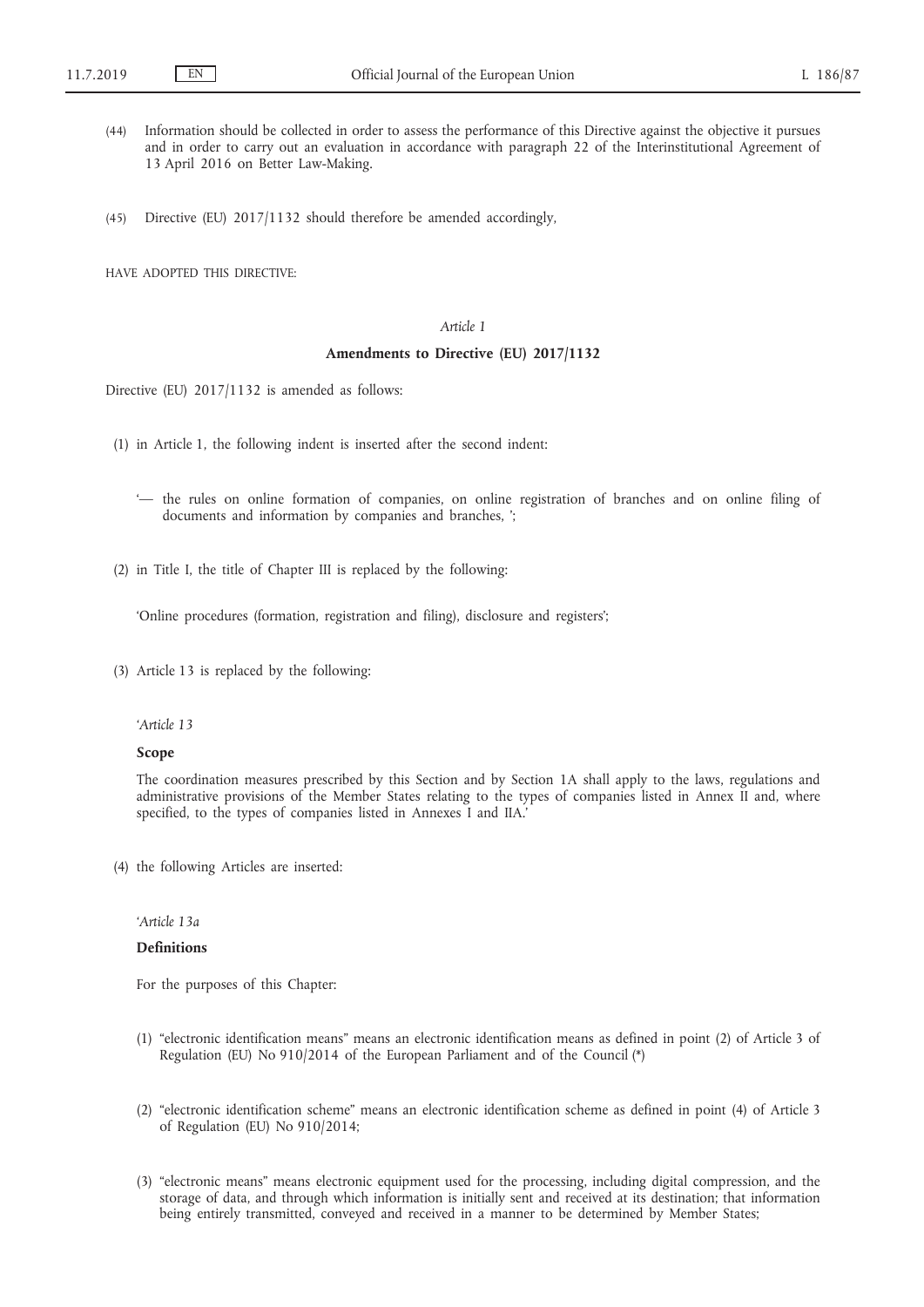- (4) "formation" means the whole process of establishing a company in accordance with national law, including the drawing up of the company's instrument of constitution and all the necessary steps for the entry of the company in the register;
- (5) "registration of a branch" means a process leading to disclosure of documents and information relating to a branch newly opened in a Member State;
- (6) "template" means a model for the instrument of constitution of a company which is drawn up by Member States in compliance with national law and is used for the online formation of a company in accordance with Article 13g.

#### *Article 13b*

#### **Recognition of identification means for the purposes of online procedures**

1. Member States shall ensure that the following electronic identification means can be used by applicants who are Union citizens in the online procedures referred to in this Chapter:

- (a) an electronic identification means issued under an electronic identification scheme approved by their own Member State;
- (b) an electronic identification means issued in another Member State and recognised for the purpose of crossborder authentication in accordance with Article 6 of Regulation (EU) No 910/2014.

2. Member States may refuse to recognise electronic identification means where the assurance levels of those electronic identification means do not comply with the conditions set out in Article 6(1) of Regulation (EU) No 910/2014.

3. All identification means recognised by Member States shall be made publicly available.

4. Where justified by reason of the public interest in preventing identity misuse or alteration, Member States may, for the purposes of verifying an applicant's identity, take measures which could require the physical presence of that applicant before any authority or person or body mandated under national law to deal with any aspect of the online procedures referred to in this Chapter, including the drawing up of the instrument of constitution of a company. Member States shall ensure that the physical presence of an applicant may only be required on a case-by-case basis where there are reasons to suspect identity falsification, and that any other steps of the procedure can be completed online.

#### *Article 13c*

## **General provisions on online procedures**

1. This Directive shall be without prejudice to national laws that, in accordance with Member States' legal systems and legal traditions, designate any authority or person or body mandated under national law to deal with any aspect of online formation of companies, online registration of branches and online filing of documents and information.

2. This Directive shall also be without prejudice to the procedures and requirements laid down by national law, including those relating to legal procedures for the drawing up of instruments of constitution, provided that online formation of a company, as referred to in Article 13g, and online registration of a branch, as referred to in Article 28a, as well as online filing of documents and information, as referred to in Articles 13j and 28b, is possible.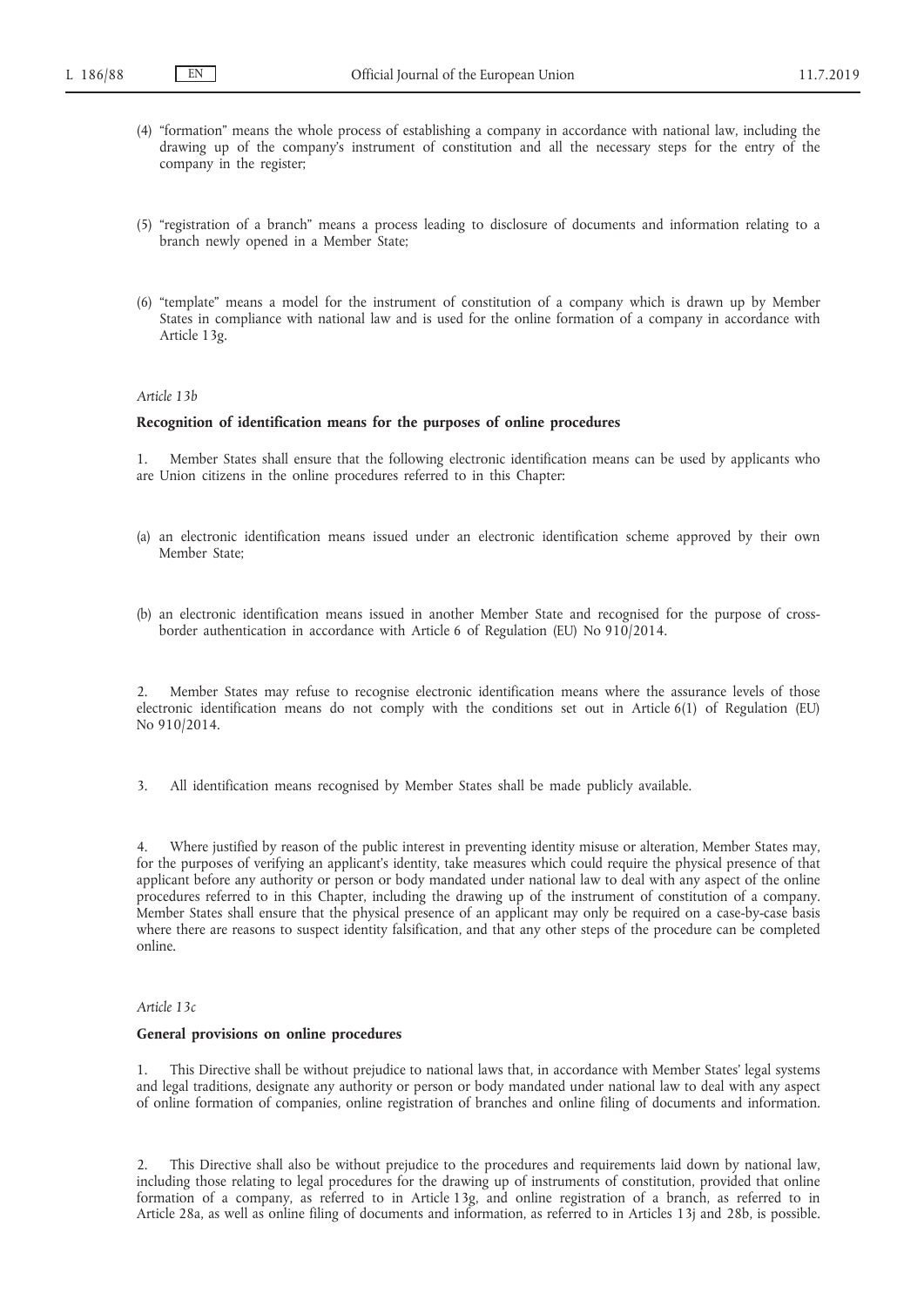The requirements under applicable national law concerning the authenticity, accuracy, reliability, trustworthiness and the appropriate legal form of documents or information that are submitted shall remain unaffected by this Directive, provided that online formation, as referred to in Article 13g, and online registration of a branch, as referred to in Article 28a, as well as online filing of documents and information, as referred to in Articles 13j and 28b, is possible.

#### *Article 13d*

## **Fees for online procedures**

1. Member States shall ensure that the rules on fees applicable to the online procedures referred to in this Chapter are transparent and are applied in a non-discriminatory manner.

2. Any fees for online procedures charged by the registers referred to in Article 16 shall not exceed the recovery of the costs of providing such services.

### *Article 13e*

## **Payments**

Where the completion of a procedure laid down in this Chapter requires a payment, Member States shall ensure that that payment can be made by means of a widely available online payment service that can be used for cross-border payments, that permits identification of the person that made the payment and is provided by a financial institution or payment service provider established in a Member State.

#### *Article 13f*

 $\frac{1}{2}$ 

#### **Information requirements**

Member States shall ensure that concise and user-friendly information, provided free of charge and at least in a language broadly understood by the largest possible number of cross-border users, is made available on registration portals or websites that are accessible by means of the Single Digital Gateway to assist in the formation of companies and the registration of branches. The information shall cover at least the following:

- (a) rules on the formation of companies, including online procedures referred to in Articles 13g and 13j, and requirements relating to the use of templates and to other formation documents, identification of persons, the use of languages and to applicable fees;
- (b) rules on the registration of branches, including online procedures referred to in Articles 28a and 28b, and requirements relating to registration documents, identification of persons and the use of languages;
- (c) an outline of the applicable rules on becoming a member of the administrative body, the management body or the supervisory body of a company, including of the rules on disqualification of directors, and on the authorities or bodies responsible for keeping information about disqualified directors;
- (d) an outline of the powers and responsibilities of the administrative body, the management body and the supervisory body of a company, including the authority to represent a company in dealings with third parties.

<sup>(\*)</sup> Regulation (EU) No 910/2014 of the European Parliament and of the Council of 23 July 2014 on electronic identification and trust services for electronic transactions in the internal market and repealing Directive 1999/93/EC (OJ L 257, 28.8.2014, p. 73).';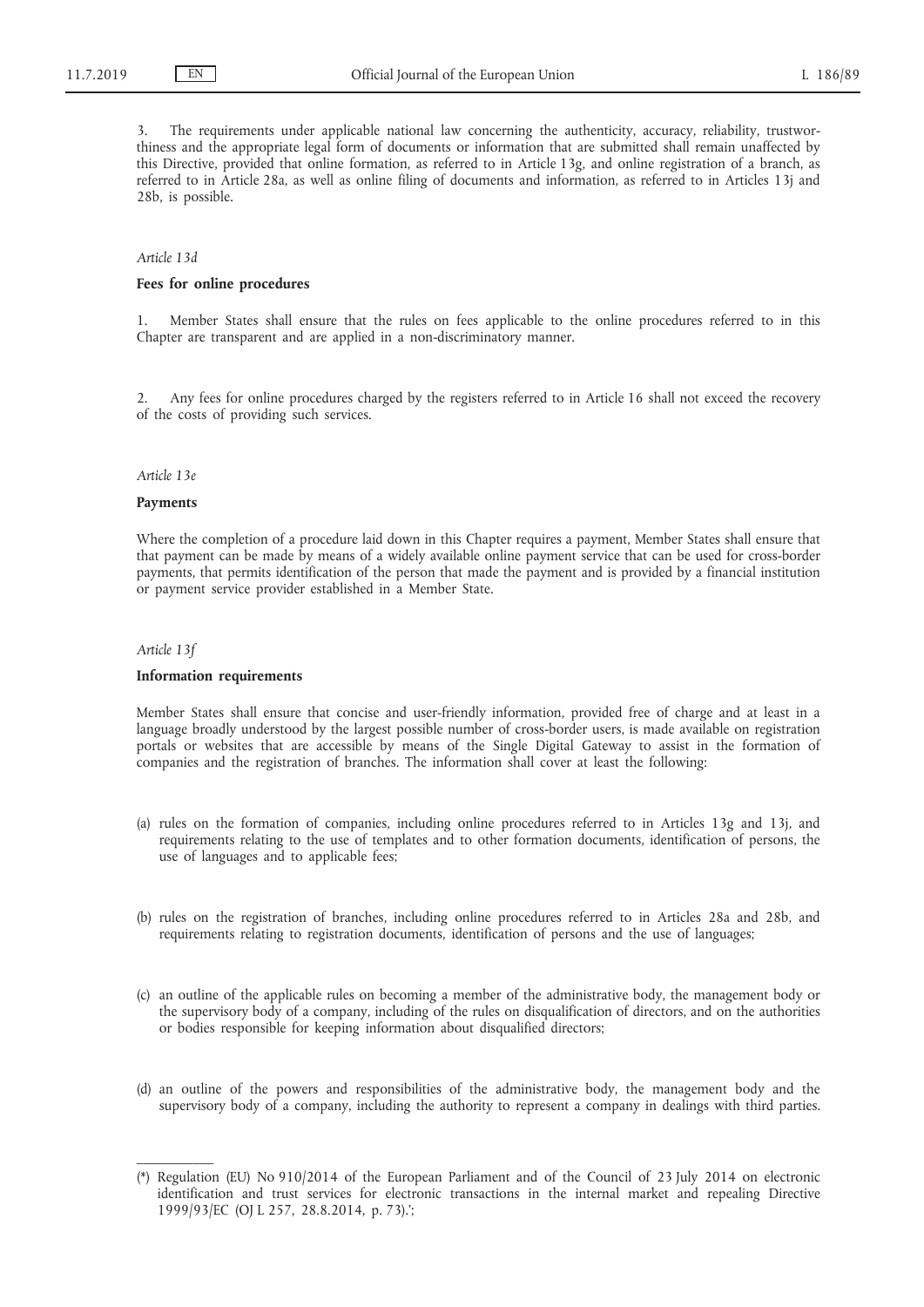(5) in Title I, Chapter III, the following Section is inserted:

# 'S e ction 1 A

#### **Online formation, online filing and disclosure**

*Article 13g*

# **Online formation of companies**

1. Member States shall ensure that the online formation of companies may be carried out fully online without the necessity for the applicants to appear in person before any authority or person or body mandated under national law to deal with any aspect of the online formation of companies, including drawing up the instrument of constitution of a company, subject to the provisions laid down in Article 13b(4) and paragraph (8) of this Article.

However, Member States may decide not to provide for online formation procedures for types of companies other than those listed in Annex IIA.

2. Member States shall lay down detailed rules for the online formation of companies, including rules on the use of templates as referred to in Article 13h, and on the documents and information required for the formation of a company. As part of those rules, Member States shall ensure that such online formation may be carried out by submitting documents or information in electronic form, including electronic copies of the documents and information referred to in Article 16a(4).

- 3. The rules referred to in paragraph 2 shall at least provide for the following:
- (a) the procedures to ensure that the applicants have the necessary legal capacity and have authority to represent the company;
- (b) the means to verify the identity of the applicants in accordance with Article 13b;
- (c) the requirements for the applicants to use trust services referred to in Regulation (EU) No 910/2014;
- (d) the procedures to verify the legality of the object of the company, insofar as such checks are provided for under national law;
- (e) the procedures to verify the legality of the name of the company, insofar as such checks are provided for under national law;
- (f) the procedures to verify the appointment of directors.
- 4. The rules referred to in paragraph 2 may, in particular, also provide for the following:
- (a) the procedures to ensure the legality of the company instruments of constitution, including verifying the correct use of templates;
- (b) the consequences of the disqualification of a director by the competent authority in any Member State;
- (c) the role of a notary or any other person or body mandated under national law to deal with any aspect of the online formation of a company;
- (d) the exclusion of online formation in cases where the share capital of the company is paid by way of contributions in kind.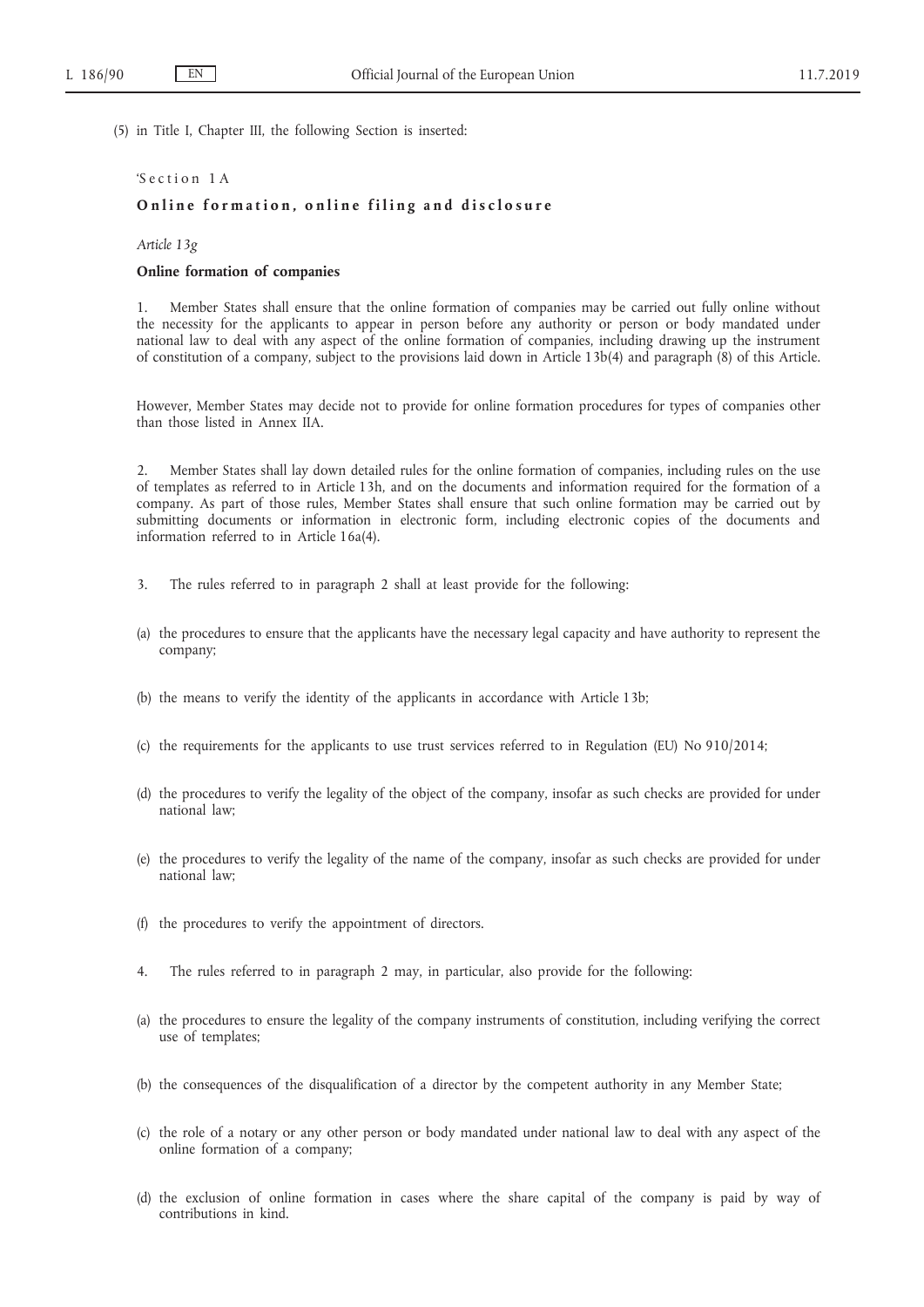5. Member States shall not make the online formation of a company conditional on obtaining a licence or authorisation before the company is registered, unless such a condition is indispensable for the proper oversight laid down in national law of certain activities.

6. Member States shall ensure that where the payment of share capital is required as part of the procedure to form a company, such payment can be made online, in accordance with Article 13e, to a bank account of a bank operating in the Union. In addition, Member States shall ensure that proof of such payments can also be provided online.

7. Member States shall ensure that the online formation is completed within five working days where a company is formed exclusively by natural persons who use the templates referred to in Article 13h, or within ten working days in other cases, from the later of the following:

- (a) the date of the completion of all formalities required for the online formation, including the receipt of all documents and information, which comply with national law, by an authority or a person or body mandated under national law to deal with any aspect of the formation of a company;
- (b) the date of the payment of a registration fee, the payment in cash for share capital, or the payment for the share capital by way of a contribution in kind, as provided for under national law.

Where it is not possible to complete the procedure within the deadlines referred to in this paragraph, Member States shall ensure that the applicant is notified of the reasons for the delay.

Where justified by reason of the public interest in ensuring compliance with the rules on legal capacity and on the authority of applicants to represent a company, any authority or person or body mandated under national law to deal with any aspect of the online formation of a company, including the drawing up of the instrument of constitution, may request the physical presence of the applicant. Member States shall ensure that, in such cases, the physical presence of an applicant may only be required on a case-by-case basis where there are reasons to suspect non-compliance with the rules referred to in point (a) of paragraph 3. Member States shall ensure that any other steps of the procedure can nonetheless be completed online.

## *Article 13h*

## **Templates for online formation of companies**

1. Member States shall make templates available, for the types of companies listed in Annex IIA, on registration portals or websites that are accessible by means of the Single Digital Gateway. Member States may also make templates available online for the formation of other types of companies.

2. Member States shall ensure that the templates, referred to in paragraph 1 of this Article, may be used by applicants as part of the online formation procedure referred to in Article 13g. Where those templates are used by applicants in compliance with the rules referred to in point (a) of Article 13g(4), the requirement to have the company instruments of constitution drawn up and certified in due legal form where preventive administrative or judicial control is not provided for, as laid down in Article 10, shall be deemed to have been fulfilled.

This Directive shall not affect any requirement under national law to have the drawing up of instruments of constitution done in due legal form, as long as the online formation referred to in Article 13g is possible.

3. Member States shall at least make the templates available in an official Union language broadly understood by the largest possible number of cross-border users. The availability of templates in languages other than the official language or languages of the Member State concerned shall be for information purposes only, unless that Member State decides that it is also possible to form a company with templates in such other languages.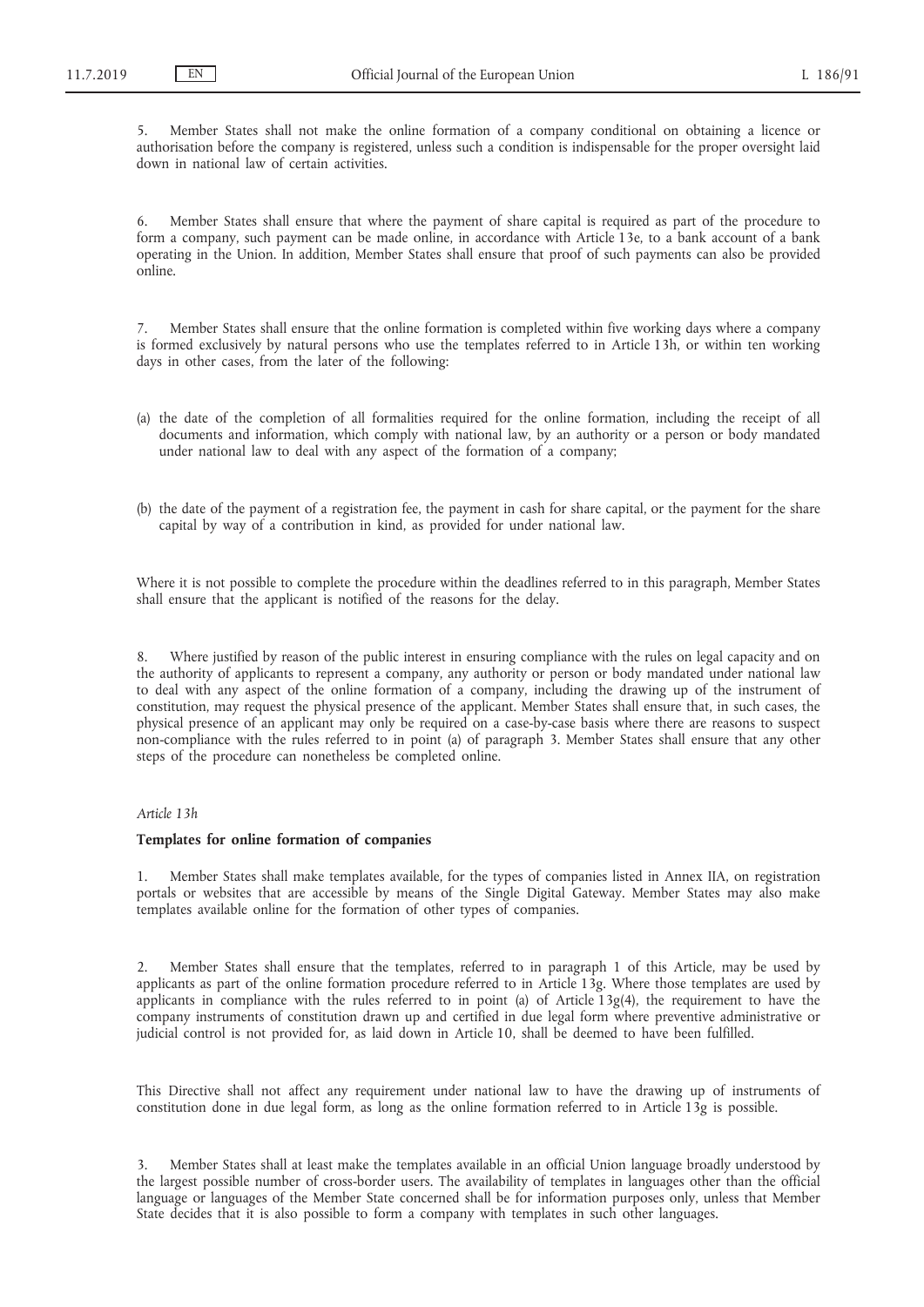4. The content of the templates shall be governed by national law.

#### *Article 13i*

## **Disqualified directors**

1. Member States shall ensure that they have rules on disqualification of directors. Those rules shall include providing for the possibility to take into account any disqualification that is in force, or information relevant for disqualification, in another Member State. For the purpose of this Article, directors shall at least include the persons referred to in point (i) of Article 14(d).

2. Member States may require that persons applying to become directors declare whether they are aware of any circumstances which could lead to a disqualification in the Member State concerned.

Member States may refuse the appointment of a person as a director of a company where that person is currently disqualified from acting as a director in another Member State.

3. Member States shall ensure that they are able to reply to a request from another Member State for information relevant for the disqualification of directors under the law of the Member State replying to the request.

4. In order to reply to a request referred to in paragraph 3 of this Article, Member States shall at least make the necessary arrangements to ensure that they are able to provide without delay information on whether a given person is disqualified or is recorded in any of their registers that contain information relevant for disqualification of directors, by means of the system referred to in Article 22. Member States may also exchange further information, such as on the period and grounds of disqualification. Such exchange shall be governed by national law.

5. The Commission shall lay down detailed arrangements and technical details for the exchange of the information referred to in paragraph 4 of this Article, by means of the implementing acts referred to in Article 24.

6. Paragraphs 1 to 5 of this Article shall apply *mutatis mutandis* where a company files information concerning the appointment of a new director in the register referred to in Article 16.

7. The personal data of persons referred to in this Article shall be processed in accordance with Regulation (EU) 2016/679 and national law, in order to enable the authority or the person or body mandated under national law to assess necessary information relating to the disqualification of a person as a director, with a view to preventing fraudulent or other abusive behaviour and ensuring that all persons interacting with companies or branches are protected.

Member States shall ensure that the registers referred to in Article 16, authorities or persons or bodies mandated under national law to deal with any aspect of online procedures do not store personal data transmitted for the purposes of this Article any longer than is necessary, and in any event no longer than any personal data related to the formation of a company, the registration of a branch or a filing by a company or branch are stored.

## *Article 13j*

## **Online filing of company documents and information**

1. Member States shall ensure that documents and information referred to in Article 14, including any modification thereof, can be filed online with the register within the time limit provided by the laws of the Member State where the company is registered. Member States shall ensure that such filing can be completed online in its entirety without the necessity for an applicant to appear in person before any authority or person or body mandated under national law to deal with the online filing, subject to the provisions laid down in Article 13b(4) and, where applicable, Article 13g(8).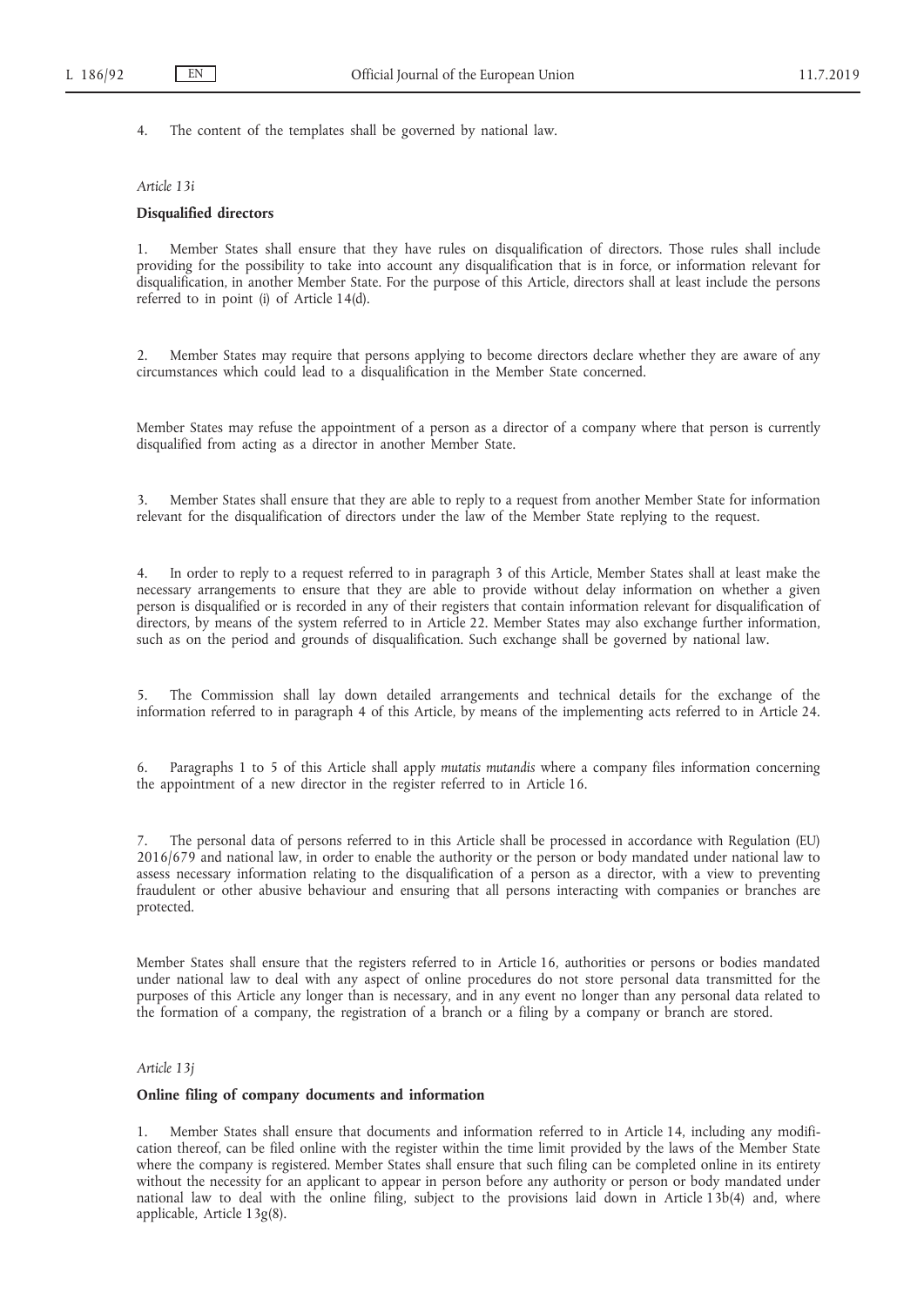2. Member States shall ensure that the origin and integrity of the documents filed online may be verified electronically.

3. Member States may require that certain companies or that all companies file certain or all of the documents and information referred to in paragraph 1 online.

4. Article 13g (2) to (5) shall apply *mutatis mutandis* to online filing of documents and information.

5. Member States may continue to allow forms of filing other than those referred to in paragraph 1, including by electronic or by paper means, by companies, by notaries or by any other persons or bodies mandated under national law to deal with such forms of filing.';

(6) Article 16 is replaced by the following:

## *'Article 16*

## **Disclosure in the register**

1. In each Member State, a file shall be opened in a central, commercial or companies register ("the register"), for each of the companies registered therein.

Member States shall ensure that companies have a European unique identifier ("EUID"), referred to in point (8) of the Annex to Commission Implementing Regulation (EU) 2015/884CCC (\*), allowing them to be unequivocally identified in communications between registers through the system of interconnection of registers established in accordance with Article 22 ("the system of interconnection of registers"). That unique identifier shall comprise, at least, elements making it possible to identify the Member State of the register, the domestic register of origin and the company number in that register and, where appropriate, features to avoid identification errors.

2. All documents and information that are required to be disclosed pursuant to Article 14 shall be kept in the file referred to in paragraph 1 of this Article, or entered directly in the register, and the subject matter of the entries in the register shall be recorded in the file.

All documents and information referred to in Article 14, irrespective of the means by which they are filed, shall be kept in the file in the register or entered directly into it in electronic form. Member States shall ensure that all documents and information that are filed by paper means are converted by the register to electronic form as quickly as possible.

Member States shall ensure that documents and information referred to in Article 14 that were filed by paper means before 31 December 2006 are converted into electronic form by the register upon receipt of an application for disclosure by electronic means.

3. Member States shall ensure that the disclosure of the documents and information referred to in Article 14 is effected by making them publicly available in the register. In addition, Member States may also require that some or all of those documents and information are published in a national gazette designated for that purpose, or by equally effective means. Those means shall entail at least the use of a system whereby the documents or information published can be accessed in chronological order through a central electronic platform. In such cases, the register shall ensure that those documents and information are sent electronically by the register to the national gazette or to a central electronic platform.

4. Member States shall take the necessary measures to avoid any discrepancy between what is in the register and in the file.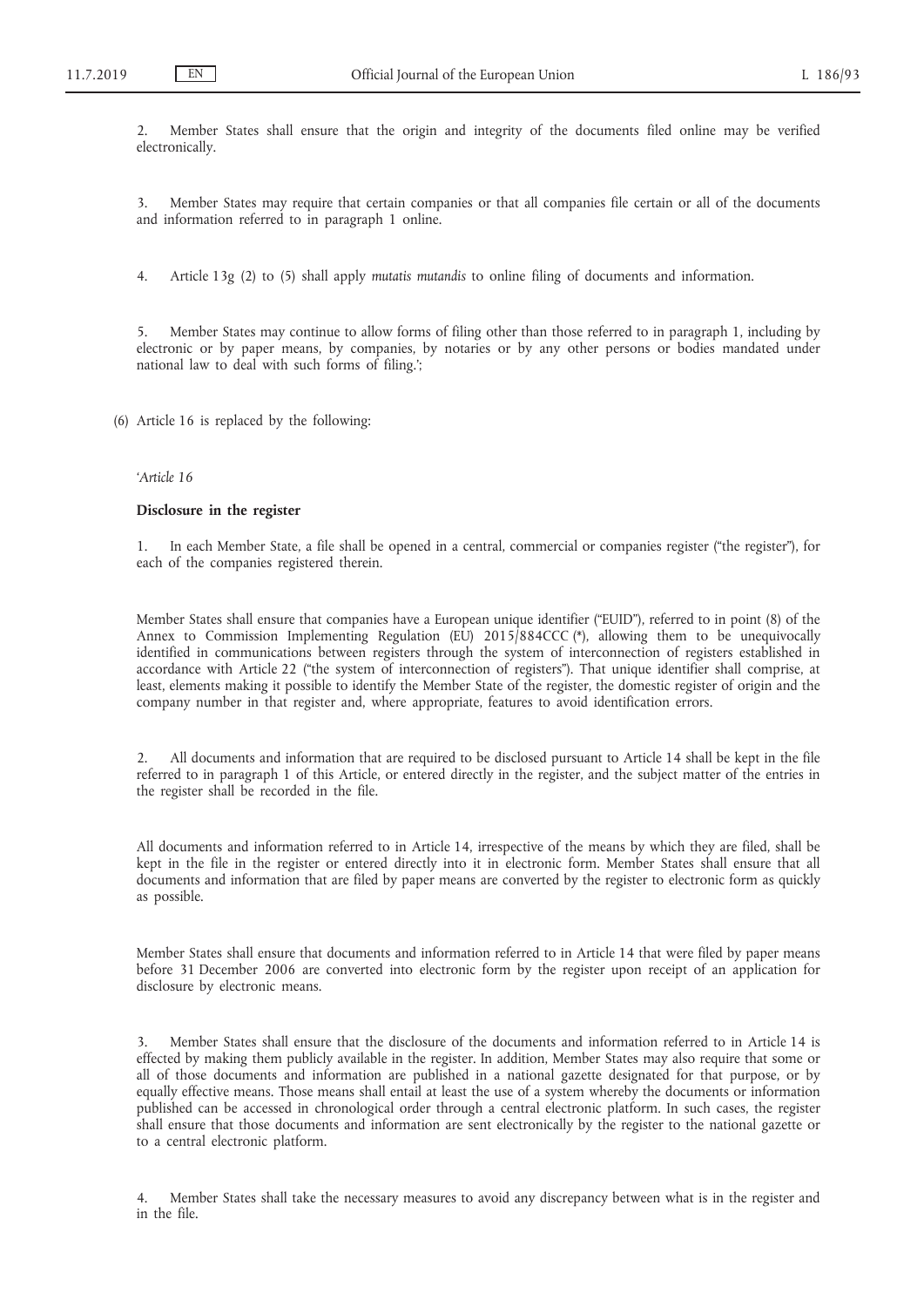Member States that require the publication of documents and information in a national gazette or on a central electronic platform shall take the necessary measures to avoid any discrepancy between what is disclosed in accordance with paragraph 3 and what is published in the gazette or on the platform.

In cases of any discrepancies under this Article, the documents and information made available in the register shall prevail.

5. The documents and information referred to in Article 14 may be relied on by the company as against third parties only after they have been disclosed in accordance with paragraph 3 of this Article, unless the company proves that the third parties had knowledge thereof.

However, with regard to transactions taking place before the sixteenth day following the disclosure, the documents and information shall not be relied on as against third parties who prove that it was impossible for them to have had knowledge thereof.

Third parties may always rely on any documents and information in respect of which the disclosure formalities have not yet been completed, save where non-disclosure causes such documents or information to have no effect.

6. Member States shall ensure that all documents and information submitted as part of the formation of a company, the registration of a branch, or a filing by a company or a branch, is stored by the registers in a machinereadable and searchable format or as structured data;

(7) the following Article is inserted:

#### *'Article 16a*

## **Access to disclosed information**

1. Member States shall ensure that copies of all or any part of the documents and information, referred to in Article 14, may be obtained from the register on application, and that such an application may be submitted to the register by either paper or electronic means.

However, Member States may decide that certain types or parts of the documents and information, which were filed by paper means on or before 31 December 2006, cannot be obtained by electronic means where a specified period has elapsed between the date of filing and the date of the application. Such a specified period shall not be less than 10 years.

2. The price of obtaining a copy of all or any part of the documents and information referred to in Article 14, whether by paper or electronic means, shall not exceed the administrative costs thereof, including the costs of development and maintenance of registers.

3. Electronic and paper copies supplied to an applicant shall be certified as "true copies" unless the applicant dispenses with such certification.

4. Member States shall ensure that electronic copies and extracts of the documents and information provided by the register have been authenticated by means of trust services referred to in Regulation (EU) No 910/2014, in order to guarantee that the electronic copies or extracts have been provided by the register and that their content is a true copy of the document held by the register or that it is consistent with the information contained therein.';

<sup>(\*)</sup> Commission Implementing Regulation (EU) 2015/884 of 8 June 2015 establishing technical specifications and procedures required for the system of interconnection of registers established by Directive 2009/101/EC of the European Parliament and of the Council (OJ L 144, 10.6.2015, p. 1).'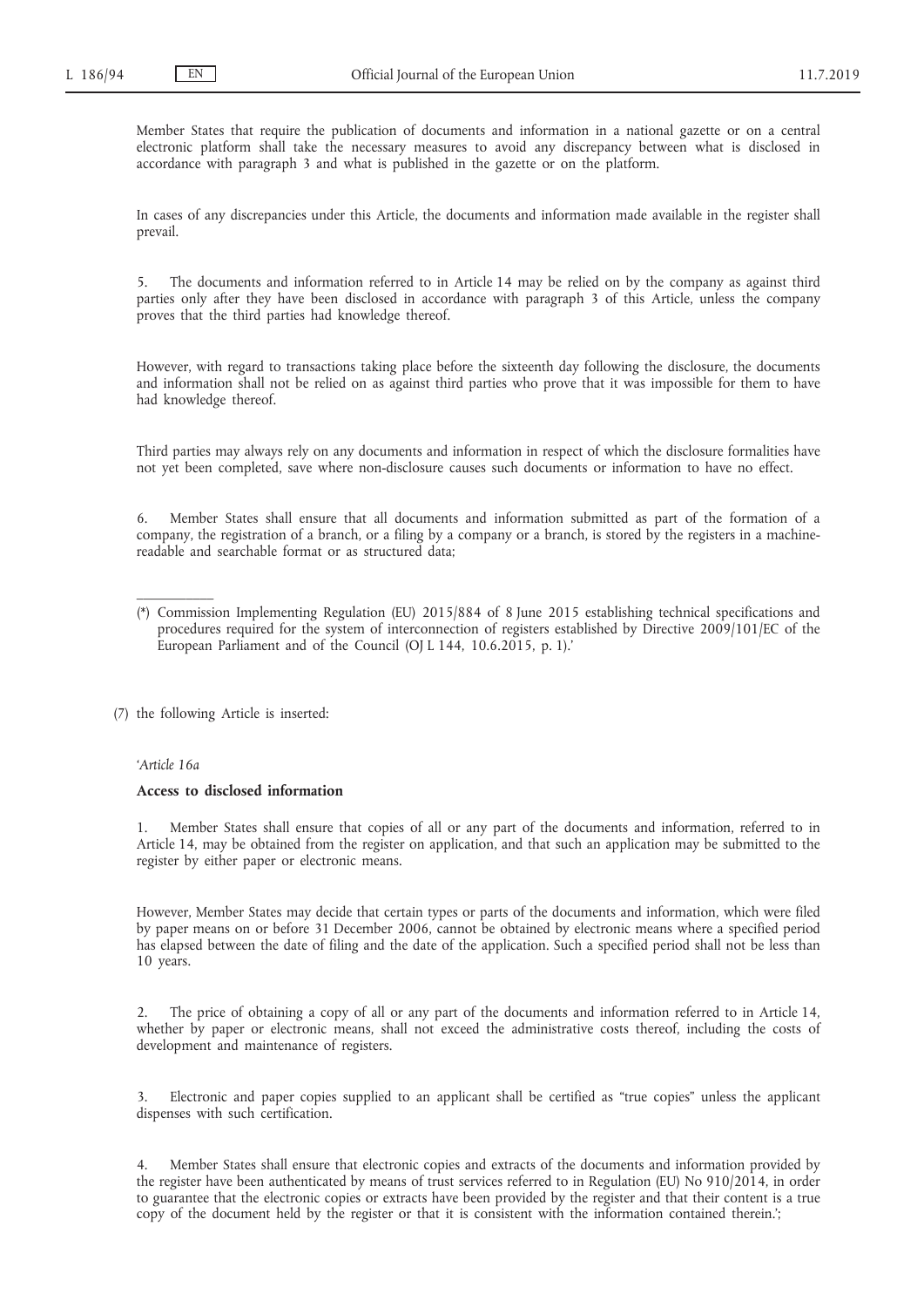(8) in Article 17, paragraph 1 is replaced by the following:

'1. Member States shall ensure that up-to-date information is made available explaining the provisions of national law pursuant to which third parties may rely on information and each type of document referred to in Article 14, in accordance with Article  $16(3)$ , (4) and (5).';

- (9) Article 18 is amended as follows:
	- (a) paragraph 1 is replaced by the following:

'1. Electronic copies of the documents and information referred to in Article 14 shall also be made publicly available through the system of interconnection of registers. Member States may also make available documents and information referred to in Article 14 for types of companies other than those listed in Annex II.';

(b) in paragraph 3, point (a) is replaced by the following:

- '(a) the documents and information referred to in Article 14, including for types of companies other than those listed in Annex II, where such documents are made available by Member States;';
- (10) Article 19 is replaced by the following:

#### *'Article 19*

#### **Fees chargeable for documents and information**

1. The fees charged for obtaining documents and information referred to in Article 14 through the system of interconnection of registers shall not exceed the administrative costs thereof, including the costs of development and maintenance of registers.

2. Member States shall ensure that at least the following information and documents are available free of charge through the system of interconnection of registers:

- (a) the name or names and legal form of the company;
- (b) the registered office of the company and the Member State where it is registered;
- (c) the registration number of the company and its EUID;
- (d) details of the company website, where such details are recorded in the national register;
- (e) the status of the company, such as when it is closed, struck off the register, wound up, dissolved, economically active or inactive as defined in national law and where recorded in the national registers;
- (f) the object of the company, where it is recorded in the national register;
- (g) the particulars of any persons who either as a body or as members of any such body are currently authorised by the company to represent it in dealing with third parties and in legal proceedings and information as to whether the persons authorised to represent the company may do so alone or are required to act jointly;
- (h) information on any branches opened by the company in another Member State including the name, registration number, EUID and the Member State where the branch is registered.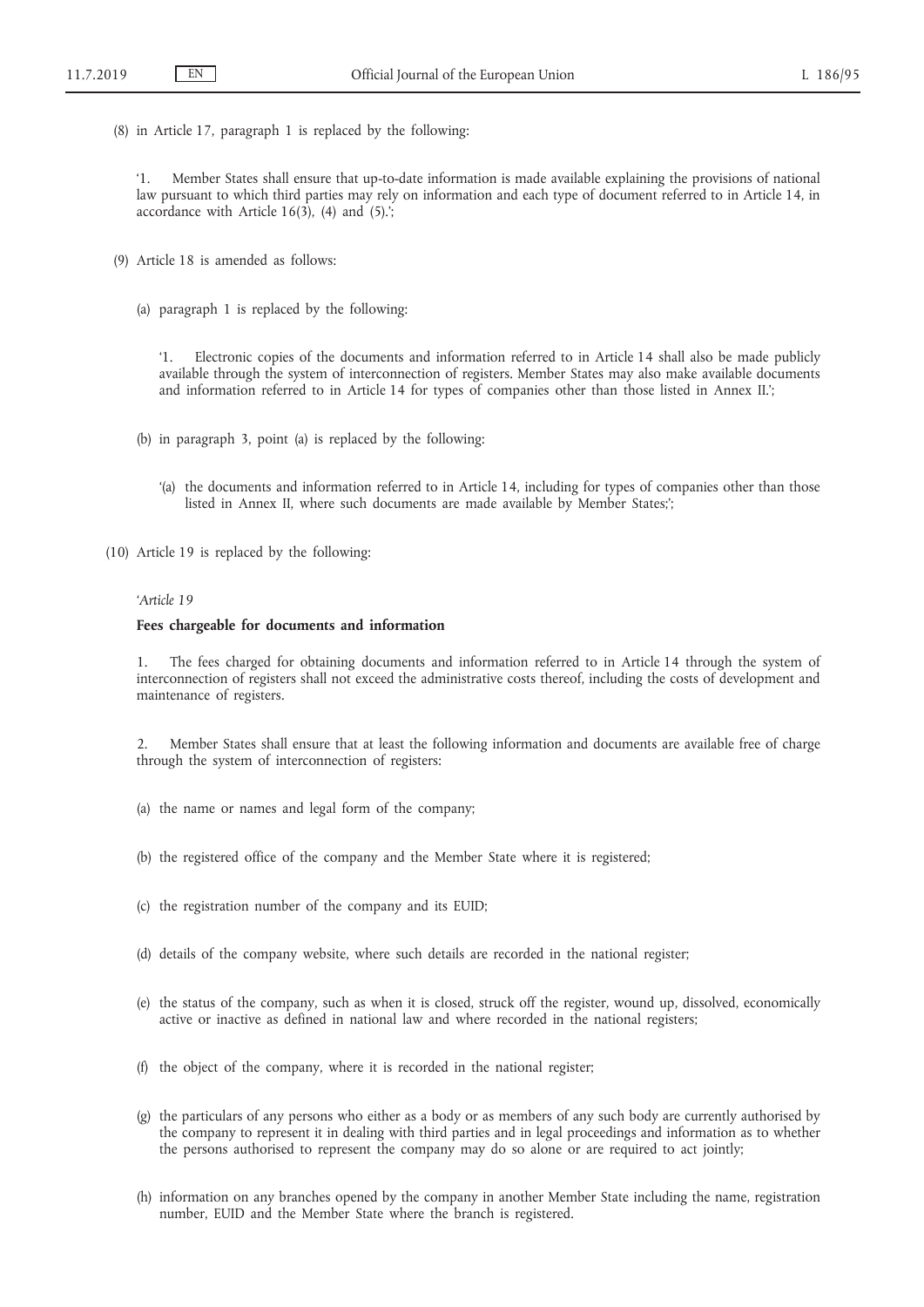3. The exchange of any information through the system of interconnection of registers shall be free of charge for the registers.

4. Member States may decide that the information referred to in points (d) and (f) is to be made available free of charge only for the authorities of other Member States.';

- (11) Article 20(3) is deleted;
- (12) Article 22 is amended as follows:
	- (a) in paragraph 4, the following subparagraph is added:

'The Commission may also establish optional access points to the system of interconnection of registers. Such access points shall consist of systems developed and operated by the Commission or other Union institutions, bodies, offices or agencies in order to perform their administrative functions or to comply with provisions of Union law. The Commission shall notify the Member States without undue delay of the establishment of such access points and of any significant changes to their operation.';

(b) paragraph 5 is replaced by the following:

'5. Access to information from the system of interconnection of registers shall be provided through the portal and through the optional access points established by the Member States and by the Commission.';

- (13) Article 24 is amended as follows:
	- (a) point (d) is replaced by the following:
		- '(d) the technical specification defining the methods of exchange of information between the register of the company and the register of the branch as referred to in Articles 20, 28a, 28c, 30a and 34;';
	- (b) point (e) is replaced by the following:
		- '(e) the detailed list of data to be transmitted for the purpose of exchange of information between the registers, as referred to in Articles 20, 28a, 28c, 30a, 34 and 130;';
	- (c) point (n) is replaced by the following:
		- '(n) the procedure and technical requirements for the connection of the optional access points to the platform as referred to in Article 22;';
	- (d) the following point is added:
		- '(o) the detailed arrangements for and technical details of the exchange between registers of the information referred to in Article 13i.';
	- (e) at the end of the Article, the following paragraph is added:

'The Commission shall adopt the implementing acts pursuant to points (d), (e), (n) and (o) by 1 February 2021.';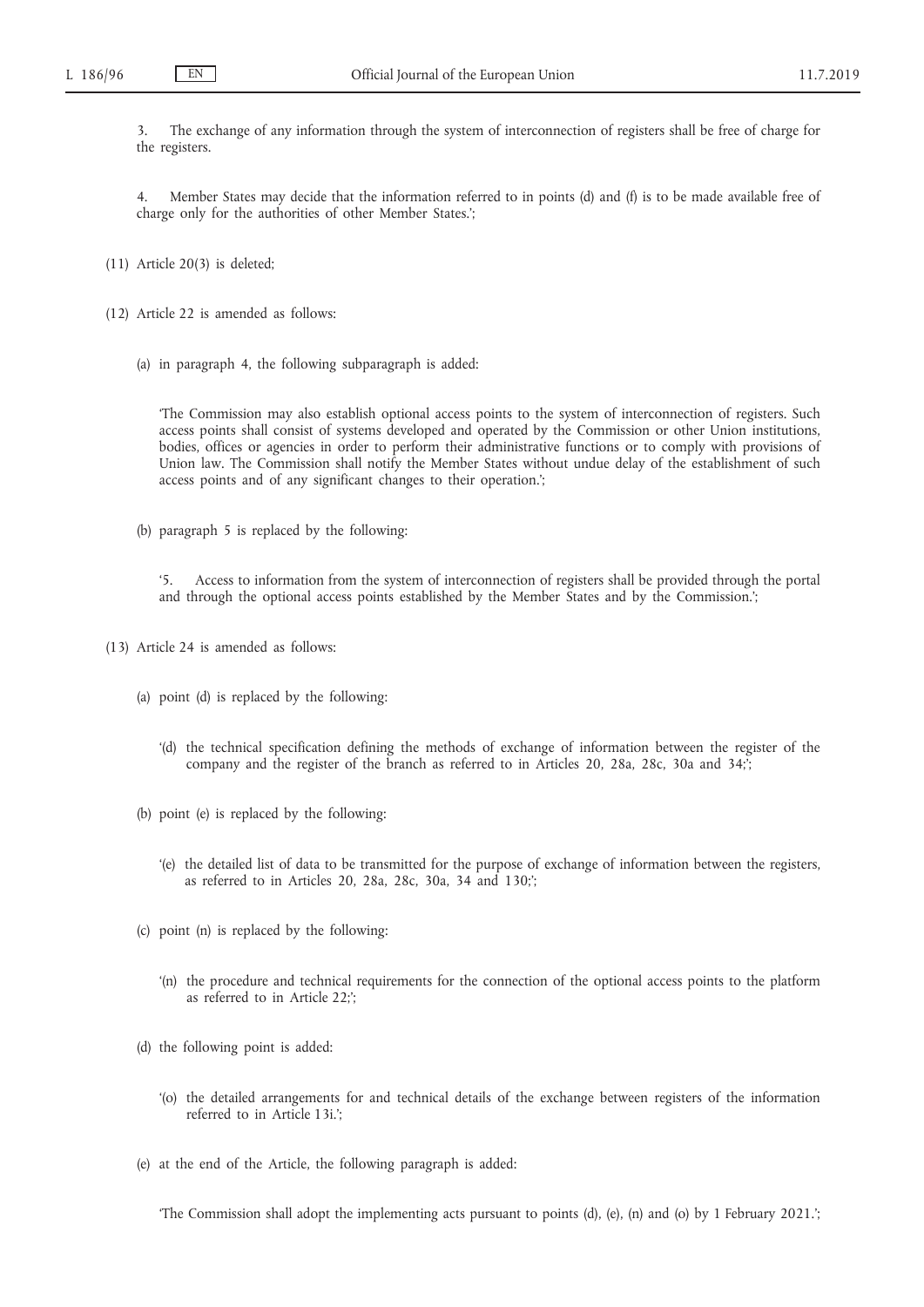(14) in Title I, Chapter III, Section 2, the title is replaced by the following:

# Registration and disclosure rules applicable to branches of companies from **o t h e r M e m b e r S t a t e s**';

(15) in Title I, Chapter III, Section 2, the following Articles are inserted:

## *'Article 28a*

#### **Online registration of branches**

1. Member States shall ensure that the registration in a Member State of a branch of a company that is governed by the law of another Member State may be fully carried out online without the necessity for the applicants to appear in person before any authority or any person or body mandated under national law to deal with any aspect of the application for registration of branches, subject to Article 13b(4) and *mutatis mutandis* to Article 13g(8).

2. Member States shall lay down detailed rules for the online registration of branches, including rules on the documents and information required to be submitted to a competent authority. As part of those rules, Member States shall ensure that online registration may be carried out by submitting information or documents in electronic form, including electronic copies of the documents and information referred to in Article 16a(4), or by making use of the information or documents previously submitted to a register.

- 3. The rules referred to in paragraph 2 shall at least provide for the following:
- (a) the procedure to ensure that the applicants have the necessary legal capacity and that they have authority to represent the company;
- (b) the means for verifying the identity of the person or persons registering the branch or their representatives;
- (c) the requirements for the applicants to use the trust services referred to in Regulation (EU) No 910/2014.
- 4. The rules referred to in paragraph 2 may also provide for procedures to do the following:
- (a) verify the legality of the object of the branch;
- (b) verify the legality of the name of the branch;
- (c) verify the legality of the documents and information submitted for the registration of the branch;
- (d) provide for the role of a notary or any other person or body involved in the process of registration of the branch under the applicable national provisions.

5. Member States may verify the information about the company by means of the system of interconnection of registers when registering a branch of a company established in another Member State.

Member States shall not make the online registration of a branch conditional on obtaining any licence or authorisation before the branch is registered, unless such a condition is indispensable for the proper oversight laid down in national law of certain activities.

6. Member States shall ensure that the online registration of a branch is completed within 10 working days of the completion of all formalities, including the receipt of all the necessary documents and information which comply with national law by an authority or a person or body mandated under national law to deal with any aspect of the registration of a branch.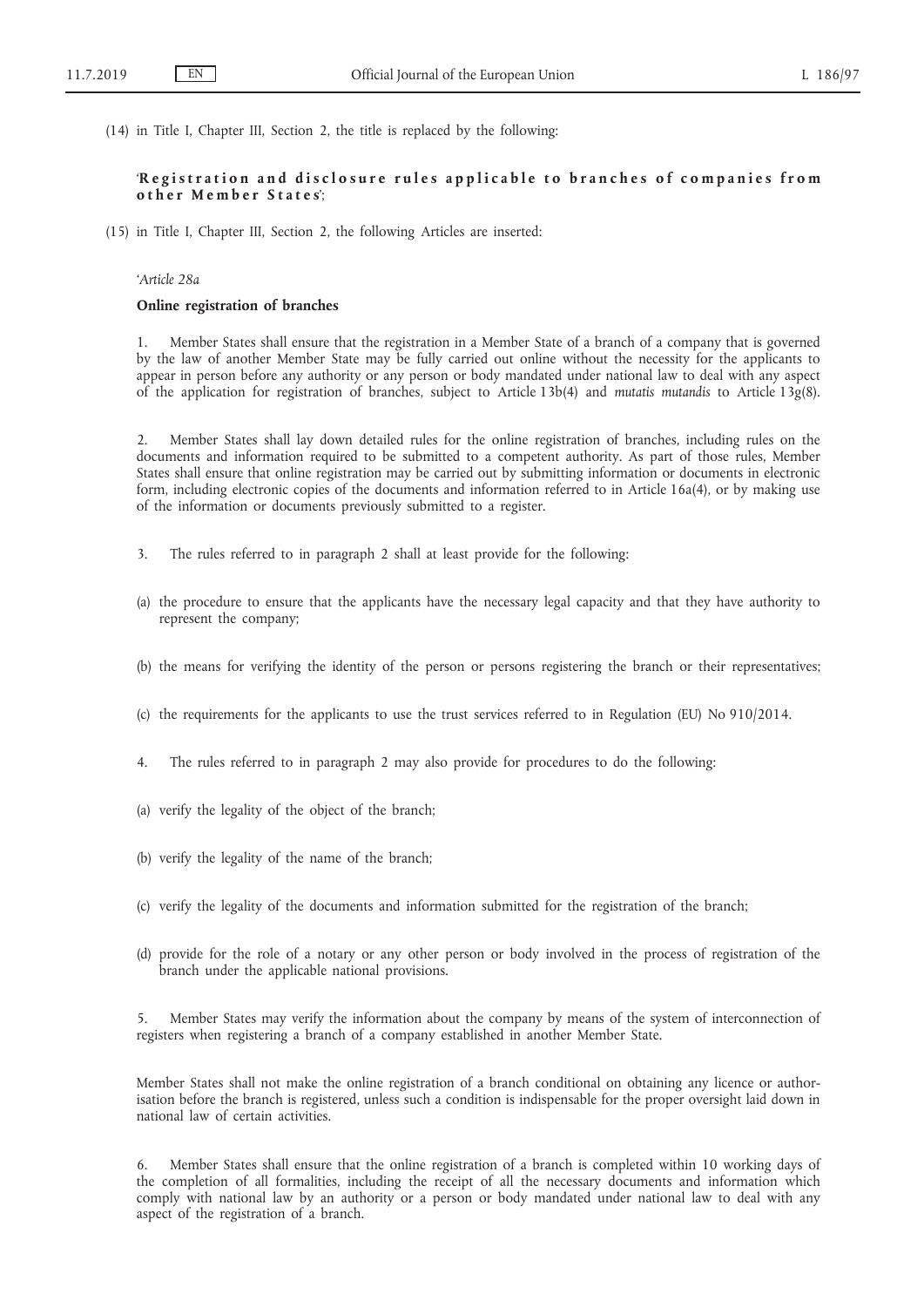Where it is not possible to register a branch within the deadlines referred to in this paragraph, Member States shall ensure that the applicant is notified of the reasons for the delay.

7. Following the registration of a branch of a company established under the laws of another Member State, the register of the Member State where that branch is registered shall notify the Member State where the company is registered that the branch has been registered by means of the system of interconnection of registers. The Member State where the company is registered shall acknowledge receipt of such notification and shall record the information in their register without delay.

*Article 28b*

#### **Online filing of documents and information for branches**

1. Member States shall ensure that documents and information referred to in Article 30 or any modification thereof may be filed online within the period provided by the laws of the Member State where the branch is established. Member States shall ensure that such filing may be completed online in its entirety without the necessity for the applicants to appear in person before any authority or person or body mandated under national law to deal with the online filing, subject to the provisions laid down in Article 13b(4) and *mutatis mutandis* in Article 13g(8).

2. Article 28a (2) to (5) shall apply *mutatis mutandis* to online filing for branches.

3. Member States may require that certain or all documents and information referred to in paragraph 1 are only filed online.

#### *Article 28c*

## **Closure of branches**

Member States shall ensure that, upon receipt of the documents and information referred to in point (h) of Article 30(1), the register of a Member State where a branch of a company is registered informs, by means of the system of interconnection of registers, the register of the Member State where the company is registered that its branch has been closed and struck off the register. The register of the Member State of the company shall acknowledge receipt of such notification also by means of that system and shall record the information without delay.';

(16) the following Article is inserted:

#### *'Article 30a*

#### **Changes to documents and information of the company**

The Member State where a company is registered shall notify, by means of the system of interconnection of registers, without delay, the Member State where a branch of the company is registered, in the event that a change has been filed with regard to any of the following:

- (a) the company's name;
- (b) the company's registered office;
- (c) the company's registration number in the register;
- (d) the company's legal form;
- (e) the documents and information referred to in points (d) and (f) of Article 14.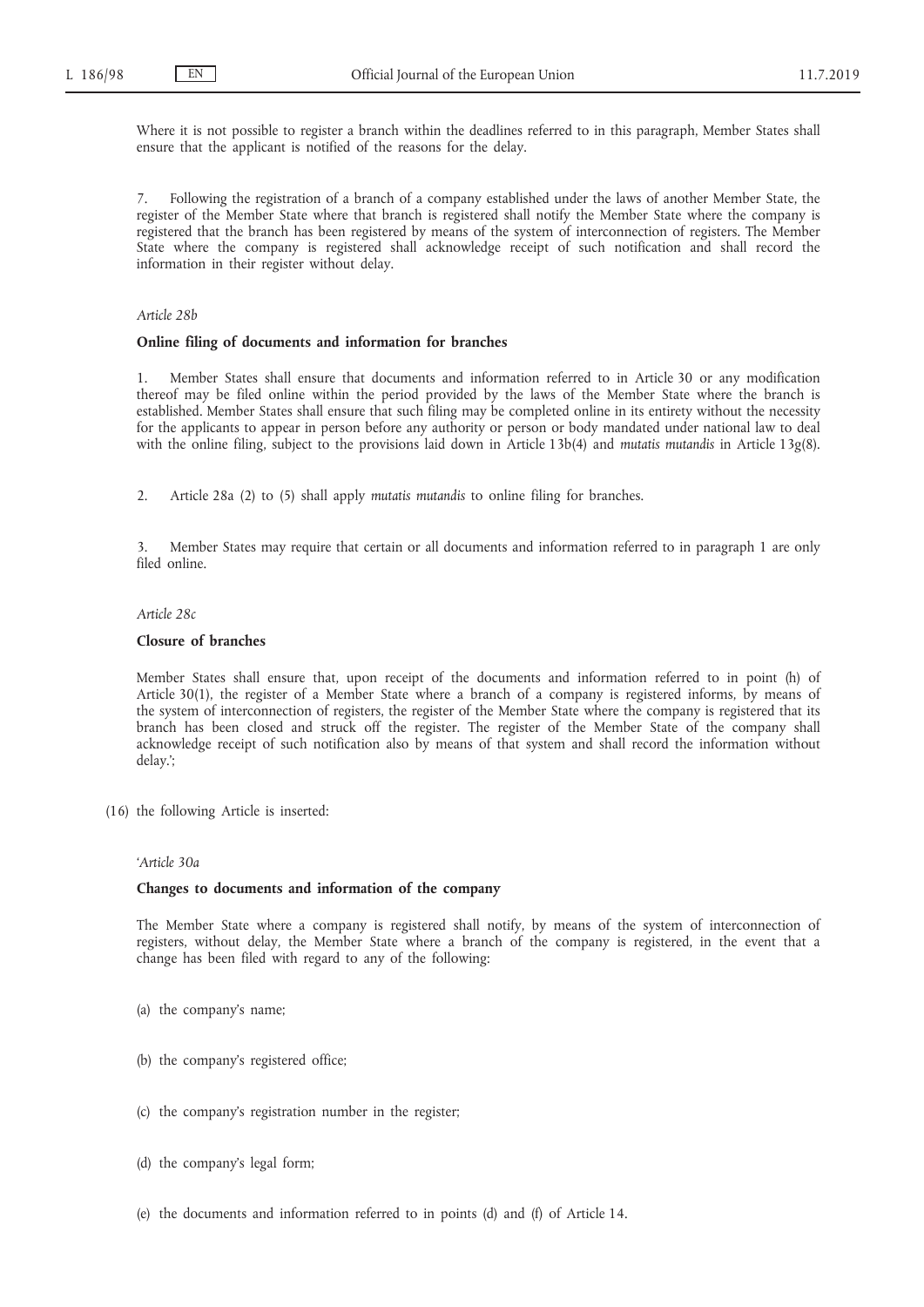Upon receipt of the notification referred to in the first paragraph of this Article, the register in which the branch is registered shall, by means of the system of interconnection of registers, acknowledge receipt of such notification and shall ensure that the documents and information referred to in Article 30(1) are updated without delay.';

(17) in Article 31, the following paragraph is added:

'Member States may provide that the mandatory disclosure of accounting documents referred to in point (g) of Article 30(1) may be considered fulfilled by the disclosure in the register of the Member State in which the company is registered in accordance with point (f) of Article 14.';

- (18) Article 43 is deleted;
- (19) Article 161 is replaced by the following:

'Article 161

#### **Data protection**

The processing of any personal data carried out in the context of this Directive shall be subject to Regulation (EU) 2016/679.';

(20) the following Article is inserted:

#### *'Article 162a*

## **Amendments to the Annexes**

Member States shall inform the Commission without delay of any changes to the types of limited liability companies provided for in their national law which would affect the contents of Annexes I, II and IIA.

Where a Member State informs the Commission pursuant to the first paragraph of this Article, the Commission shall be empowered to adapt the list of the types of the companies contained in Annexes I, II and IIA in line with the information referred to in the first paragraph of this Article, by means of delegated acts in accordance with Article 163.';

(21) Article 163 is replaced by the following:

### *'Article 163*

## **Exercise of the delegation**

1. The power to adopt delegated acts is conferred on the Commission subject to the conditions laid down in this Article.

2. The power to adopt delegated acts referred to in Article 25(3) and Article 162a shall be conferred on the Commission for an indeterminate period of time from 31 July 2019.

The delegation of power referred to in Article 25(3) and Article 162a may be revoked at any time by the European Parliament or by the Council. A decision to revoke shall put an end to the delegation of the power specified in that decision. It shall take effect the day following the publication of the decision in the *Official Journal of the European Union* or at a later date specified therein. It shall not affect the validity of any delegated acts already in force.

4. Before adopting a delegated act, the Commission shall consult experts designated by each Member State in accordance with the principles laid down in the Interinstitutional Agreement of 13 April 2016 on Better Law-Making.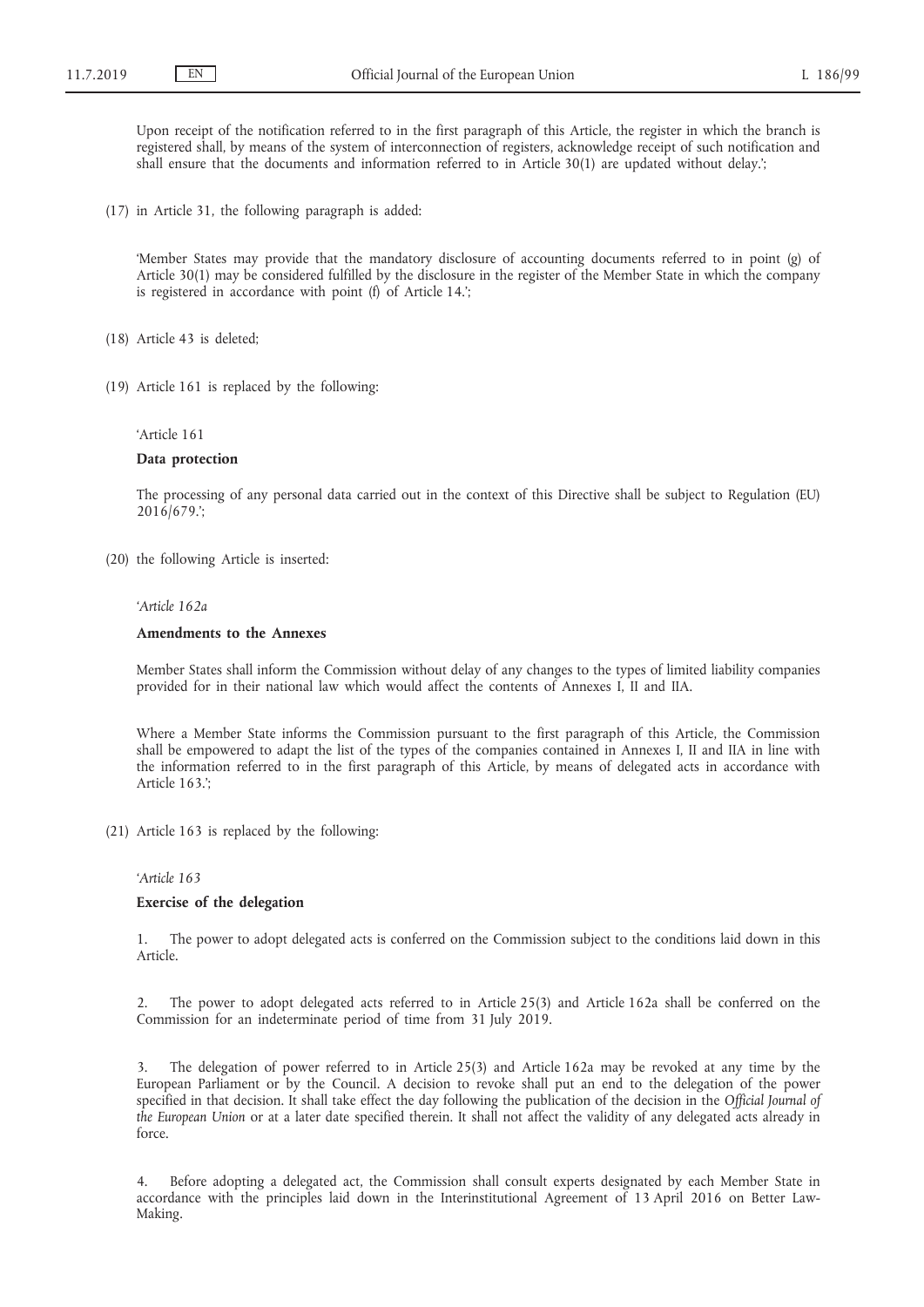5. As soon as it adopts a delegated act, the Commission shall notify it simultaneously to the European Parliament and to the Council.

6. A delegated act adopted pursuant to Article 25(3) or Article 162a shall enter into force only if no objection has been expressed either by the European Parliament or by the Council within a period of three months of notification of that act to the European Parliament and to the Council or if, before the expiry of that period, the European Parliament and the Council have both informed the Commission that they will not object. That period shall be extended by three months at the initiative of the European Parliament or of the Council.';

(22) in Annex I, the twenty-seventh indent is replaced by the following:

'— Sweden:

publikt aktiebolag;';

(23) in Annex II, the twenty-seventh indent is replaced by the following:

'— Sweden:

privat aktiebolag

publikt aktiebolag;';

(24) Annex IIA, as set out in the Annex to this Directive, is inserted.

#### *Article 2*

## **Transposition**

1. Member States shall bring into force the laws, regulations and administrative provisions necessary to comply with this Directive by 1 August 2021. They shall immediately communicate to the Commission the text of those provisions.

2. Notwithstanding paragraph 1 of this Article, Member States shall bring into force the laws, regulations and administrative provisions necessary to comply with point (5) of Article 1 of this Directive, as regards Article 13i and Article 13j(2) of Directive (EU) 2017/1132, and point (6) of Article 1 of this Directive, as regards Article 16(6) of Directive (EU) 2017/1132, by 1 August 2023.

By way of derogation from paragraph 1, Member States which encounter particular difficulties in transposing this Directive shall be entitled to benefit from an extension of the period provided for in paragraph 1 of up to one year. They shall provide objective reasons for the need for such extension. Member States shall notify the Commission of their intention to avail of such an extension by 1 February 2021.

4. When Member States adopt those provisions, they shall contain a reference to this Directive or be accompanied by such a reference on the occasion of their official publication. Member States shall determine how such reference is to be made.

5. Member States shall communicate to the Commission the text of the main provisions of national law which they adopt in the field covered by this Directive.

## *Article 3*

## **Reporting, review and data collection**

1. The Commission shall, no later than 1 August 2024, or if any Member State makes use of the derogation provided for in Article 2(3) no later than 1 August 2025, carry out an evaluation of the provisions introduced by this Directive into Directive (EU) 2017/1132 and present a report on the findings to the European Parliament, to the Council and to the European Economic and Social Committee, except as regards the provisions referred to in Article 2(2) for which the evaluation and report shall be carried out no later than 1 August 2026.

Member States shall provide the Commission with the information necessary for the preparation of the reports, namely by providing data on the number of online registrations and related costs.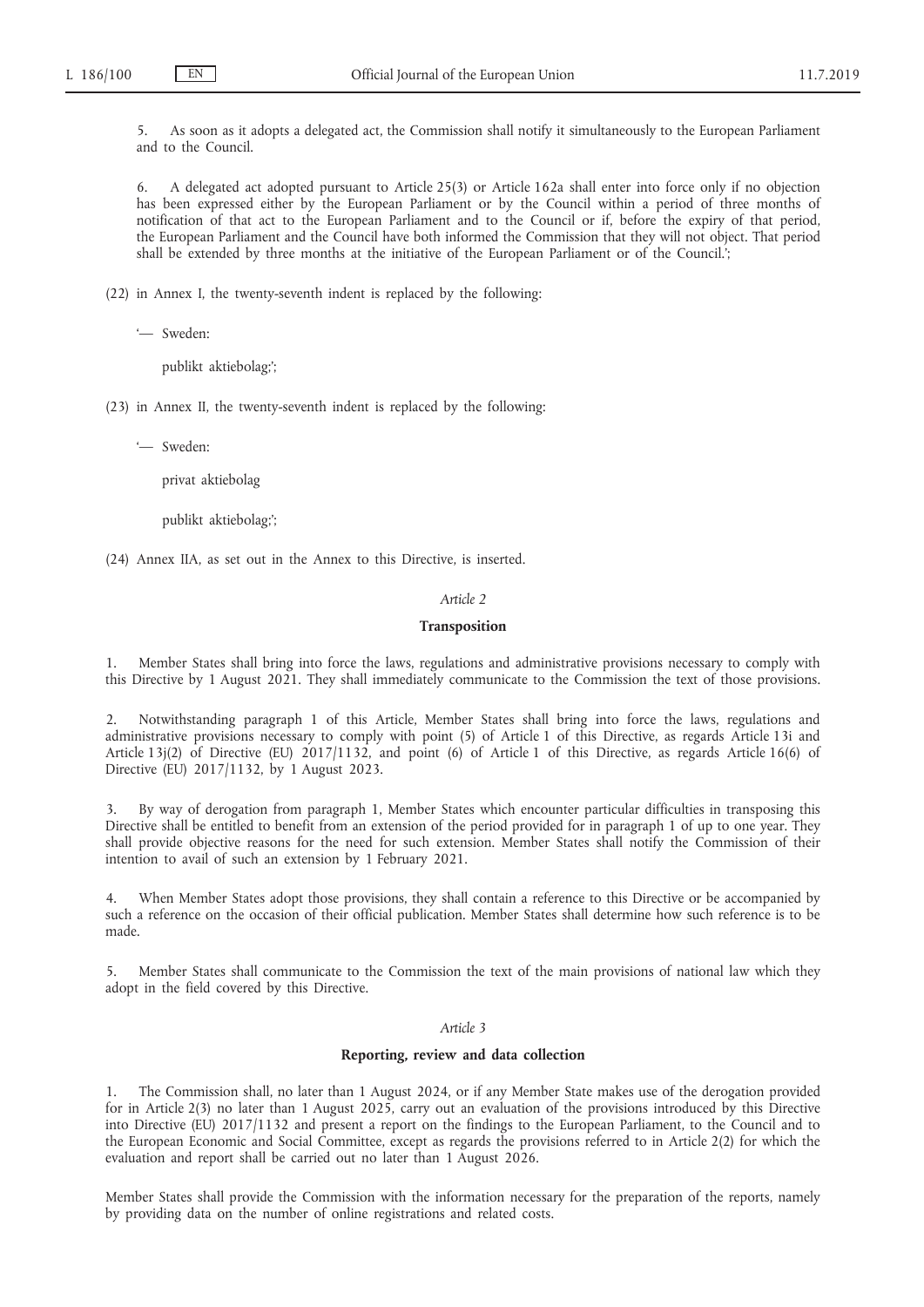- 2. The report of the Commission shall evaluate, *inter alia*, the following:
- (a) the feasibility of providing for fully online registration of the types of companies other than those listed in Annex IIA;
- (b) the feasibility of providing templates by Member States for all types of limited liability companies and the need and feasibility of providing a harmonised template across the Union to be used by all Member States for the types of companies listed in Annex IIA;
- (c) the practical experience with the application of the rules on disqualification of directors referred to in Article 13i;
- (d) the methods of online filing and online access, including the use of application programming interfaces;
- (e) the need for and feasibility of making more information available free of charge than that required in Article 19(2) and ensuring unencumbered access to such information;
- (f) the need for and feasibility of further application of the once-only principle.
- 3. The report shall be accompanied, if appropriate, by proposals for amendment of Directive (EU) 2017/1132.

4. With a view to providing a reliable evaluation of the provisions introduced by this Directive into Directive (EU) 2017/1132, Member States shall collect data on how online formation is working in practice. Normally, this information should comprise the number of online formations, the number of cases in which templates were used or where physical presence was required and the average duration and costs of online formations. They shall notify this information to the Commission twice, not later than two years after the date of transposition.

#### *Article 4*

#### **Entry into force**

This Directive shall enter into force on the twentieth day following that of its publication in the *Official Journal of the European Union*.

#### *Article 5*

#### **Addressees**

This Directive is addressed to the Member States.

Done at Brussels, 20 June 2019.

*For the European Parliament The President* A. TAJANI

*For the Council The President* G. CIAMBA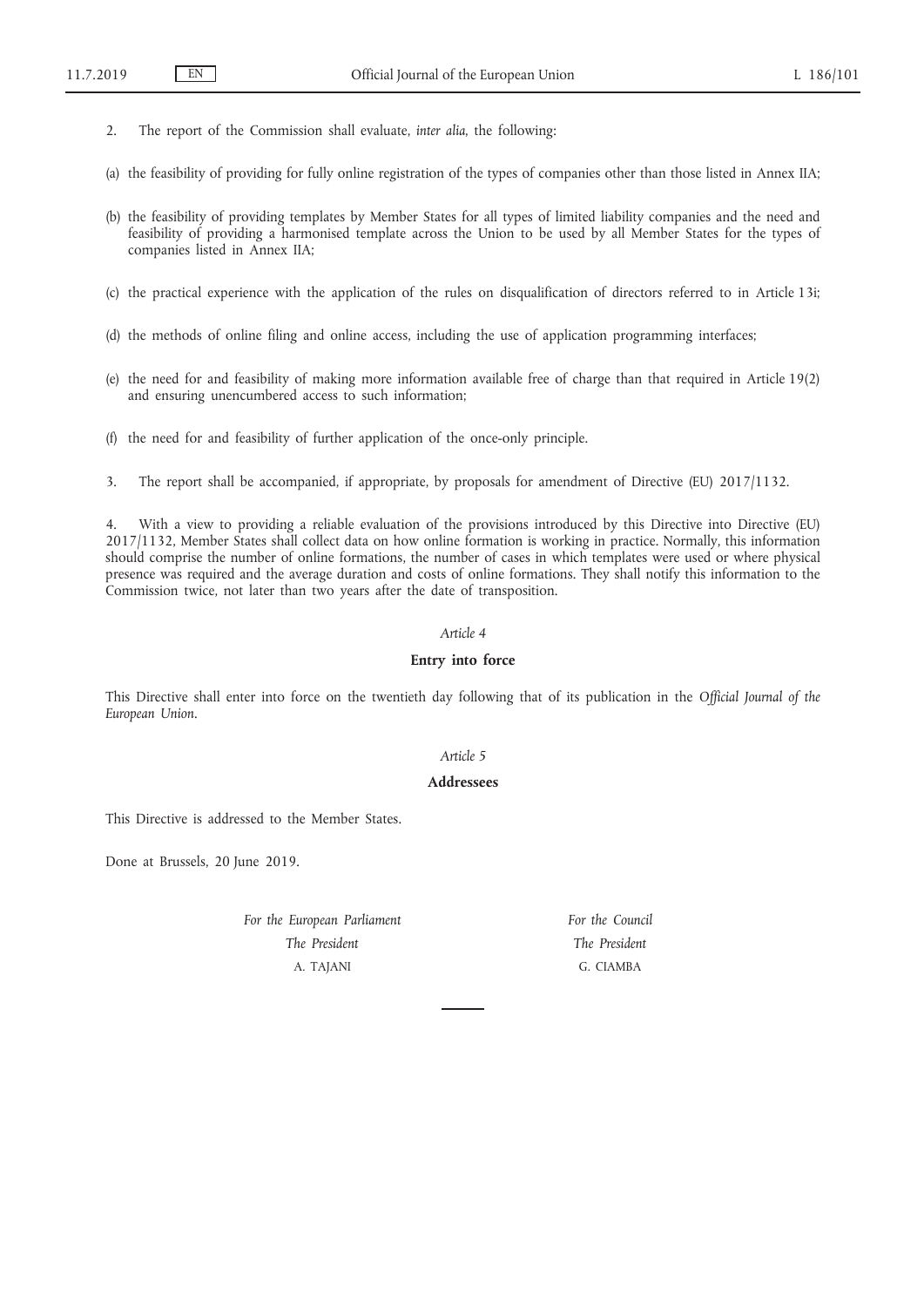## *ANNEX*

# *'ANNEX IIA*

# **TYPES OF COMPANIES**

# **REFERRED TO IN ARTICLES 13, 13f, 13g, 13h, and 162a**

- Belgium:
	- société privée à responsabilité limitée/besloten vennootschap met beperkte aansprakelijkheid,

société privée à responsabilité limitée unipersonnelle/Eenpersoons besloten vennootschap met beperkte aansprakelijkheid;

— Bulgaria:

дружество с ограничена отговорност,

еднолично дружество с ограничена отговорност;

— Czech Republic:

společnost s ručením omezeným;

— Denmark:

Anpartsselskab;

— Germany:

Gesellschaft mit beschränkter Haftung;

— Estonia:

osaühing;

— Ireland:

private company limited by shares or by guarantee/cuideachta phríobháideach faoi theorainn scaireanna nó ráthaíochta,

designated activity company/cuideachta ghníomhaíochta ainmnithe;

— Greece:

εταιρεία περιορισμένης ευθύνης,

ιδιωτική κεφαλαιουχική εταιρεία;

— Spain:

sociedad de responsabilidad limitada;

— France:

société à responsabilité limitée,

entreprise unipersonnelle à responsabilité limitée,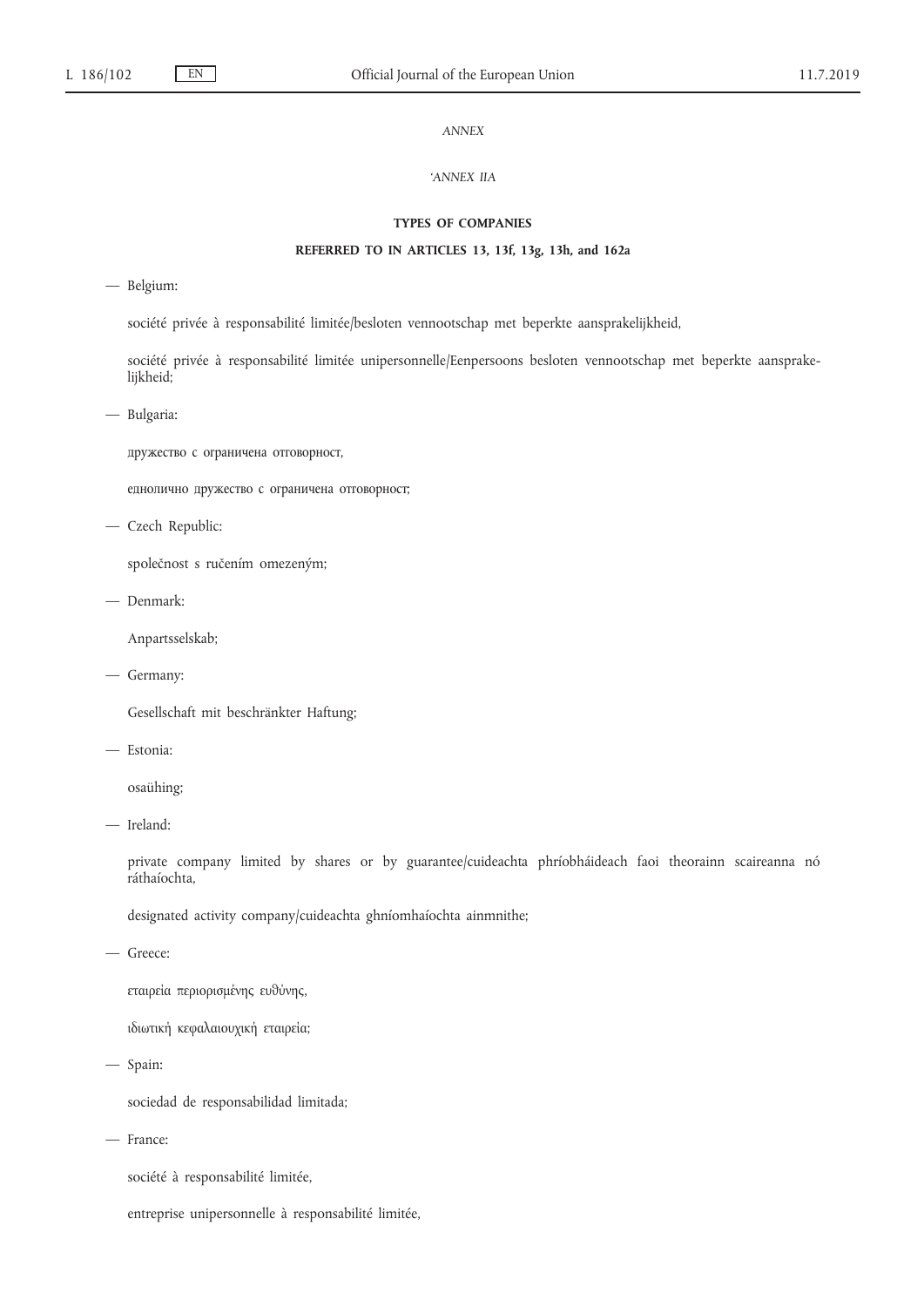société par actions simplifiée,

société par actions simplifiée unipersonnelle;

— Croatia:

društvo s ograničenom odgovornošću,

jednostavno društvo s ograničenom odgovornošću;

— Italy:

società a responsabilità limitata,

società a responsabilità limitata semplificata;

— Cyprus:

ιδιωτική εταιρεία περιορισμένης ευθύνης με μετοχές ή/και με εγγύηση;

— Latvia:

sabiedrība ar ierobežotu atbildību;

— Lithuania:

uždaroji akcinė bendrovė;

— Luxembourg:

société à responsabilité limitée;

— Hungary:

korlátolt felelősségű társaság;

— Malta:

private limited liability company/kumpannija privata;

— Netherlands:

besloten vennootschap met beperkte aansprakelijkheid;

— Austria:

Gesellschaft mit beschränkter Haftung;

— Poland:

spółka z ograniczoną odpowiedzialnością;

— Portugal:

sociedade por quotas;

— Romania:

societate cu răspundere limitată;